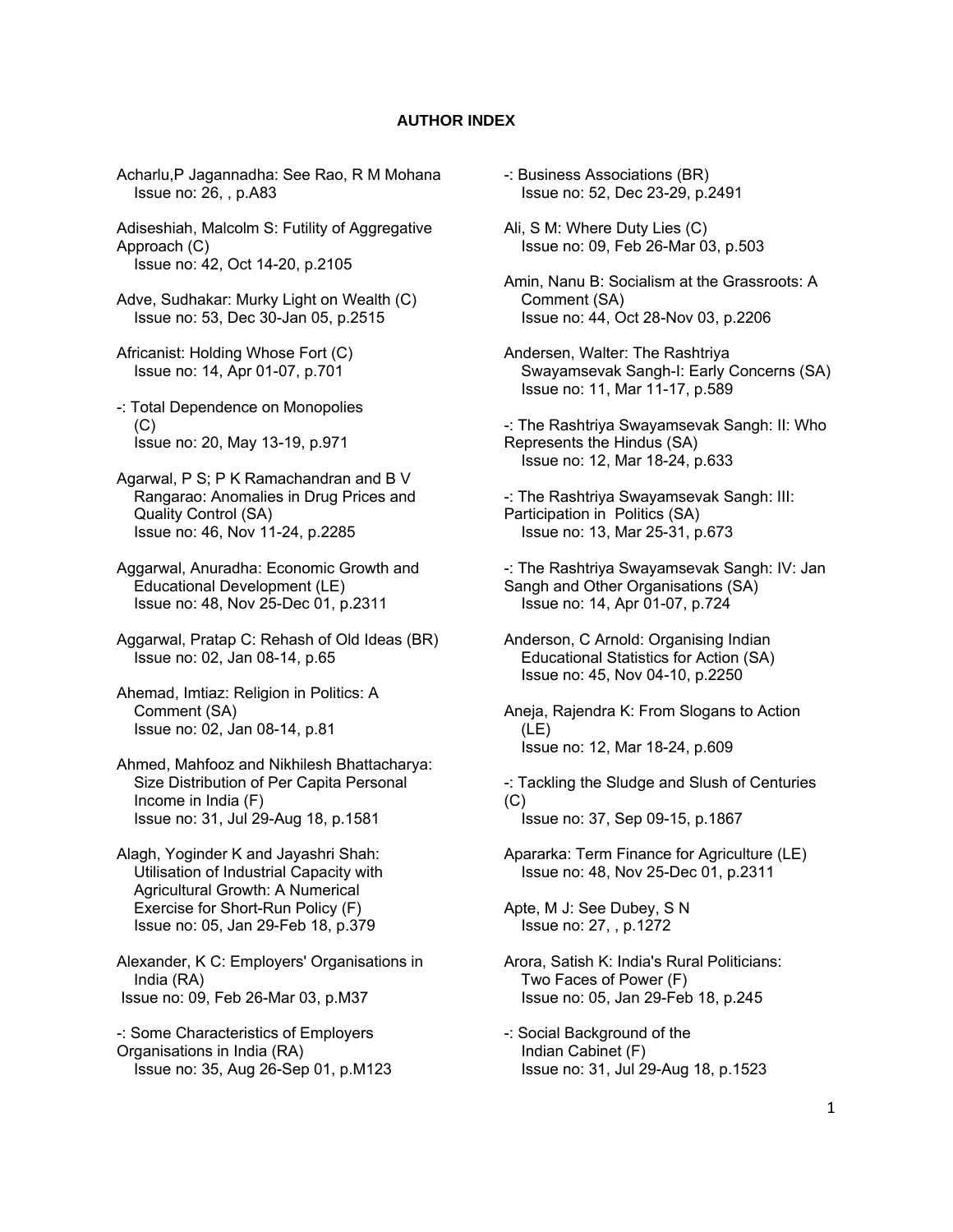- Arthagnani: A Mountain in Labour (OP) Issue no: 02, Jan 08-14, p.54
- -: Agricultural Growth and Planning Strategy (Ed) Issue no: 05, Jan 29-Feb 18, p.189
- -: Six Blind Men of Hindostan: I: A Study in Management of the Economy (SA) Issue no: 08, Feb 19-25, p.477
- -: Six Blind Men of Hindostan: II: A Study in Management of the Economy (SA) Issue no: 09, Feb 26-Mar 03, p.517
- Aurora,G S and Ward Morehouse: Dilemma of Technological Choice: The Case of the Small Tractor (F) Issue no: 31, Jul 29-Aug 18, p.1633
- Ayoob, Mohammed : Profile of a Party: PPP in Pakistan (F) Issue no: 05, Jan 29-Feb 18, p.215
- -: Pakistan's New Hope (BR) Issue no: 39, Sep 23-29, p.1973
- Bagchi, Amaresh: Dissecting the Tax Structure (RA) Issue no: 03, Jan 15-21, p.107
- -: Dissecting the Tax Structure: Rejoinder (SA) Issue no: 36, Sep 02-08, p.1843
- Bagchi, Amiya Kumar: Some International Foundations of Capitalist Growth and Undevelopment (F) Issue no: 31, Jul 29-Aug 18, p.1559
- Baishya, Prabin: Language Issue in Assam (LE) Issue no: 51, Dec 16-22, p.2438
- Baker, Edwared A: See Herdt, Robert W Issue no: 13, , p.A23
- Banaji, Jairus: For a Theory of Colonial Modes of Production (SA) Issue no: 52, Dec 23-29, p.2498
- Banerji, D: Prospects of Controlling Population in India (SA) Issue no: 41, Oct 07-13, p.2067
- Banerji, Kalyan: Banking Commission on Costs (SA) Issue no: 38, Sep 16-22, p.1921
- Bangal, K L: Unemployment in the Fourth Plan: Some Estimates (F) Issue no: 20, May 13-19, p.958
- Banker, A: From UBB to BSR (LE) Issue no: 36, Sep 02-08, p.1817
- Basu, Sreelekha: Growth in Commodity Producing Sectors in the Fifth Plan (SA) Issue no: 43, Oct 21-27, p.2166
- Bernstorff, Dagmar: What the Elections Told (C) Issue no: 51, Dec 16-22, p.2451
- Beteille, Andre: Mode of Production in Indian Agriculture (LE) Issue no: 17, Apr 22-28, p.822
- -: The Tribulations of Fieldwork (F) Issue no: 31, Jul 29-Aug 18, p.1509
- Bhagwati, Jagdish; K Sundaram and T N Srinivasan: Political Response to the 1966 Devaluation-I (SA) Issue no: 36, Sep 02-08, p.1835
- Bharadwaj, Krishna: Notes on Political Economy of Development: The Indian Case  $(F)$ Issue no: 05, Jan 29-Feb 18, p.317
- Bhatawdekar, M V: Economic Growth and Educational Development: Lessons from the Case of Japan (SA) Issue no: 35, Aug 26-Sep 01, p.1793
- Bhatt, Mahesh : Housing Problem of a Growing Metropolis (SA) Issue no: 17, Apr 22-28, p.849
- Bhatt, V V : Working Capital Finance: Criteria of Appraisal (SA) Issue no: 17, Apr 22-28, p.842
- -: Taxation and Economic Development (SA) Issue no: 26, Jun 24-30, p.1237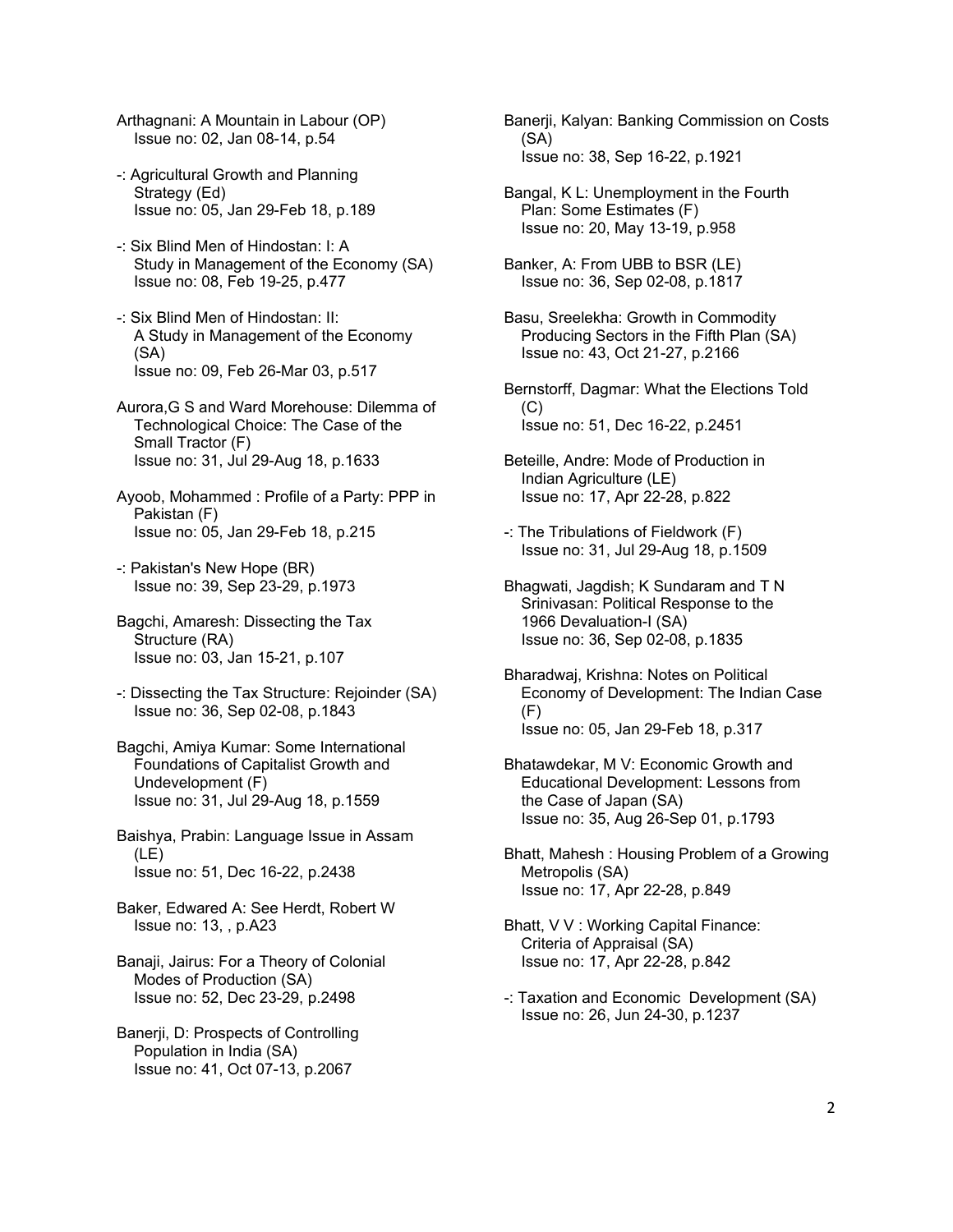Bhattacharjee, Jayabrata: On the Notion of Admissible Programmes (SA) Issue no: 16, Apr 15-21, p.809

Bhattacharya, Ardhendu: Not an Isolate (BR) Issue no: 42, Oct 14-20, p.2110

Bhattacharya, K R: Scince, the Fettered Giant: Can We Free It? (SA) Issue no: 36, Sep 02-08, p.1837

Bhattacharya, N and G R Saini: Farm Size and Productivity: A Fresh Look (RA) Issue no: 26, Jun 24-30, p.A63

Bhattacharya, Nikhilesh: See Ahmed, Mahfooz Issue no: 31, , p.1581

Bhattacharyya, S K: Strategic Planning: Some Operational Considerations (RA) Issue no: 22, May 27-Jun 02, p.M67

-: Translating Organisational Objectives into Programme Targets and Operating Tasks (RA) Issue no: 48, Nov 25-Dec 01, p.M149

-: See Paul, Samuel Issue no: 50, , p.2415

Bhowmik, Sharit: Tribal Development in Orissa (BR) Issue no: 52, Dec 23-29, p.2491

Bhutani, V C: Muslim Rule in Kashmir (BR) Issue no: 21, May 20-26, p.1019

Birla, K K: India Steamship Company Limited Issue no: 40, Sep 30-Oct 06, p.2038

Biswas, Ajit K: Teaching of Economics in India: Theory of General Equilibrium and Welfare Economics: A Critical Assessment (F) Issue no: 05, Jan 29-Feb 18, p.345

Blanckenburg, Peter von: Who Leads Agricultural Modernisation? A Study of Some Progressive Farmers in Mysore and Punjab (RA) Issue no: 40, Sep 30-Oct 06, p.A94

Borkar, S V: Seeing-Eye Dog (LE) Issue no: 39, Sep 23-29, p.1955 Bose, Deb Kumar and Anil Chatterjee: Perspective for Economic Development of Bangladesh (SA) Issue no: 12, Mar 18-24, p.641

Bose, Swadesh R: Foodgrain Availability and Possibilities of Famine in Bangla Desh (F) Issue no: 05, Jan 29-Feb 18, p.293

Camillus, J C: Formal Planning Systems: Their Place in the Framework of Planning and Control (RA) Issue no: 09, Feb 26-Mar 03, p.M2

Chainani, S H: Must Business Economists Be Objective (LE) Issue no: 15, Apr 08-14, p.740

Chakrabarty, Syamal: Holding Together on the Left (LE) Issue no: 16, Apr 15-21, p.783

Chandavarkar, A G: Government Balances as a Monetary Policy Instrument in the Less Developed Countries (SA) Issue no: 35, Aug 26-Sep 01, p.1785

Chandidas, R: Poll Participation Slump (SA) Issue no: 29, Jul 15-21, p.1359

Chandola, Harish: Patriots Overnight (C) Issue no: 02, Jan 08-14, p.62

-: Mirage of Neutral Southeast Asia (C) Issue no: 03, Jan 15-21, p.104

 $\lnot$ : Collaborator in the War  $(C)$ Issue no: 11, Mar 11-17, p.579

-: Salesgirl's Sojourn (C) Issue no: 12, Mar 18-24, p.618

-: Casting Bread on Malacca Waters (C) Issue no: 17, Apr 22-28, p.831

-: Putting Paid to Vietnamisation (C) Issue no: 18, Apr 29-May 05, p.873

-: Crumbling ARVN Abandons Countryside (C) Issue no: 19, May 06-12, p.921

-: Report from the Battlefront (C) Issue no: 22, May 27-Jun 02, p.1054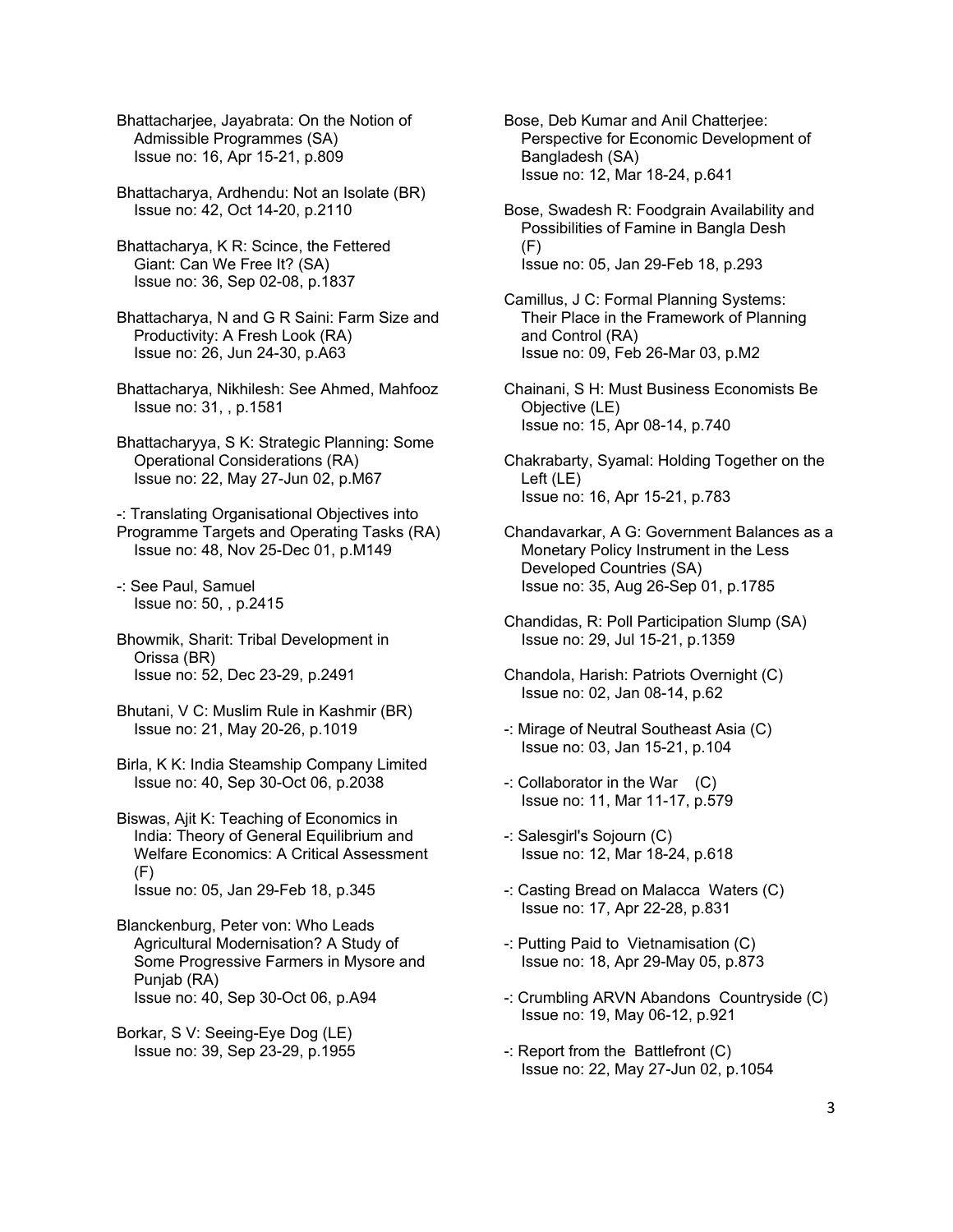- Chandola, Harish : Bangladesh's First Contacts with South-East Asia (C) Issue no: 26, Jun 24-30, p.1224
- -: Selling the Concorde (C) Issue no: 27, Jul 01-07, p.1268
- -: A Purposeful Conference (C) Issue no: 35, Aug 26-Sep 01, p.1776
- -: Where Race and Class Coincide (C) Issue no: 38, Sep 16-22, p.1914
- -: Unused Fund of Goodwill (C) Issue no: 40, Sep 30-Oct 06, p.2015
- -: Japanese Activity in East Asia (C) Issue no: 44, Oct 28-Nov 03, p.2189
- -: US Double-Dealing (C) Issue no: 46, Nov 11-24, p.2279
- Chandra, N K: Differential Rates of Interest: A Note (SA) Issue no: 03, Jan 15-21, p.127
- -: The Class Character of the Pakistani State  $(F)$

Issue no: 05, Jan 29-Feb 18, p.275

Chandra, Sudhir: Emergence of the Congress (BR) Issue no: 11, Mar 11-17, p.583

- -: Modern Indian Historiography: Urgency and Risk of Micro Studies (P) Issue no: 12, Mar 18-24, p.621
- -: Modern Indian Historiography (LE) Issue no: 19, May 06-12, p.910
- -: Towards a Cultural Policy: A Minority Viewpoint (C) Issue no: 26, Jun 24-30, p.1223
- -: Indian Council of Historical Research (P) Issue no: 28, Jul 08-14, p.1311
- Chari, I S K: Missing Link between Banker and Farmer (F) Issue no: 12, Mar 18-24, p.618
- Charvaka: Mopping up the Agricultural Surplus: Limited Role of Direct Taxes  $(C)$ Issue no: 13, Mar 25-31, p.659
- -: Lower Taxes Plus Evasion (C) Issue no: 14, Apr 01-07, p.694
- -: Tangled Web of Centre-State Finances (C) Issue no: 29, Jul 15-21, p.1345
- -: Term Finance for Agriculture: Case for Institutional Reorganisation (C) Issue no: 40, Sep 30-Oct 06, p.2005
- Chatterjee, Anil: See Bose, Deb Kumar Issue no: 12, , p.641
- Chatterjee, Atreyi: Family Size and Family Welfare (SA) Issue no: 43, Oct 21-27, p.2155
- Chatterjee, Pareshnath: Foreign Technology (LE) Issue no: 12, Mar 18-24, p.609
- -: Copper for Breakfast (LE) Issue no: 15, Apr 08-14, p.740
- Chatterjee, Pareshnath and Magnus: Copper for Breakfast (LE) Issue no: 24, Jun 10-16, p.1135
- Chattopadhyay, Paresh: On the Question of the Mode of Production in Indian Agriculture: A Preliminary Note (RA) Issue no: 13, Mar 25-31, p.A39
- -: Mode of Production in Indian Agriculture (LE) Issue no: 21, May 20-26, p.1005
- -: Mode of Production in Indian Agriculture: An 'Anti-Kritik' (RA) Issue no: 53, Dec 30-Jan 05, p.A185
- Chaturvedi, H R: Selection of Congress Candidates: Rajasthan Assembly: Elections, 1972 (SA) Issue no: 24, Jun 10-16, p.1158
- Chaudhuri, Dipak B R: Tarapur's Troubles (C) Issue no: 10, Mar 04-10, p.535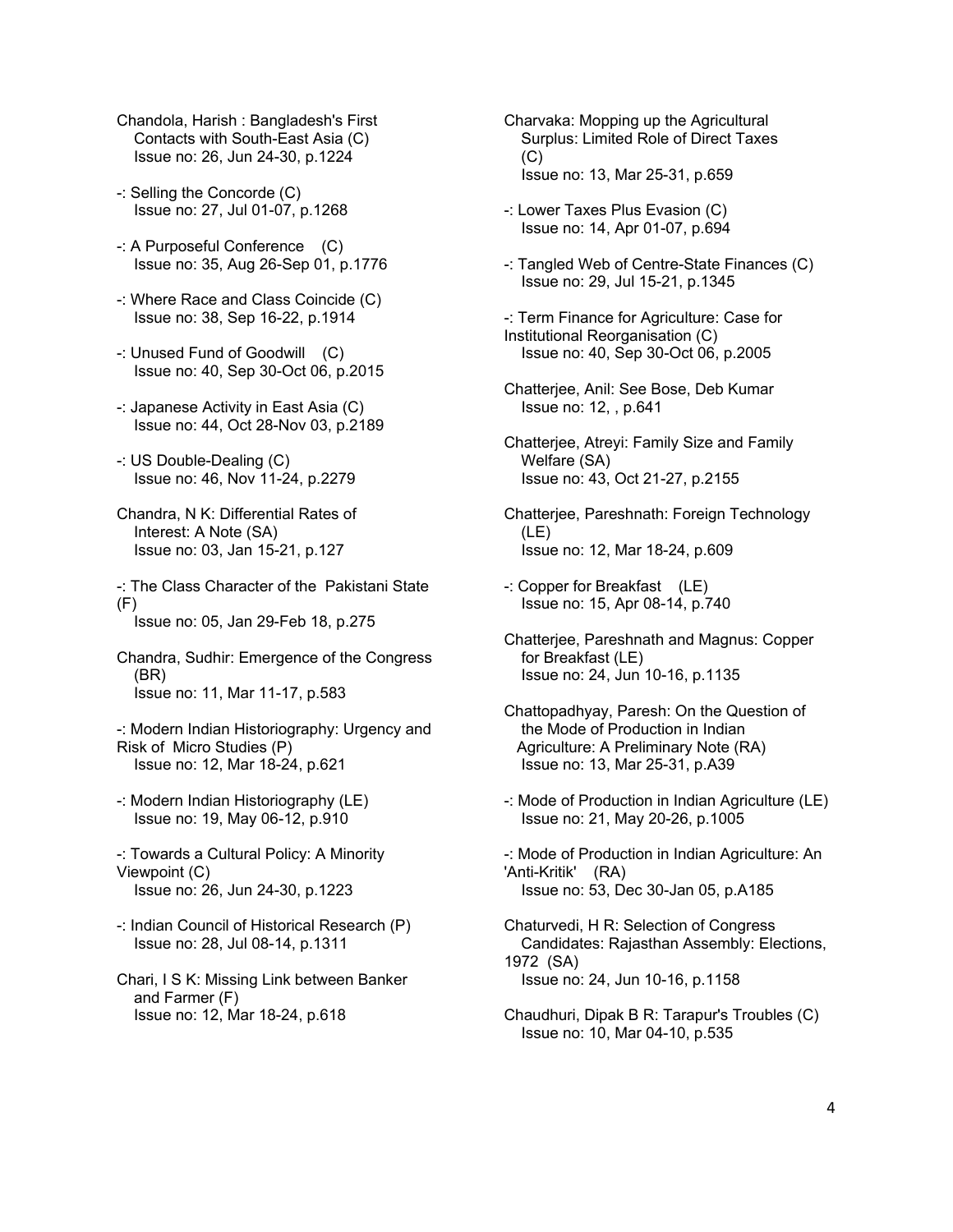- Chaudhuri, Dipak B R: Harbingers of Change  $(C)$ Issue no: 21, May 20-26, p.1011
- -: Protected on Paper (OP) Issue no: 23, Jun 03-09, p.1115
- -: The Pipeline Probe (C) Issue no: 39, Sep 23-29, p.1963
- -: Bright Prospects despite Suspicions (C) Issue no: 51, Dec 16-22, p.2447
- Chitnis, Suma: Education for Equality: Case of Scheduled Castes (F) Issue no: 31, Jul 29-Aug 18, p.1675
- Chopra, Kusum: Tractor Purchase and Utilisation (RA) Issue no: 53, Dec 30-Jan 05, p.A171
- Chopra, Suneet and N K Singh: Anatomy of a Riot (C) Issue no: 34, Aug 19-25, p.1711
- Clark, Colin: Extent of Hunger in India (SA) Issue no: 40, Sep 30-Oct 06, p.2019
- Clarkson, Stephen: In Search of a Communist Development Model: The Soviets' Political Economy of India (RA) Issue no: 12, Mar 18-24, p.623
- Clarkson, Stephen: The Anti-Model (C) Issue no: 29, Jul 15-21, p.1352
- -: The Branch-Plant Economy (C) Issue no: 36, Sep 02-08, p.1829
- -: Defence Policy: Myth and Reality (C) Issue no: 39, Sep 23-29, p.1965
- Dandekar, Kumudini: Mortality and Longevity in India, 1901-1961 (SA) Issue no: 18, Apr 29-May 05, p.889
- -: Family Planning Programme: What Is Wrong with It? (OP) Issue no: 43, Oct 21-27, p.2149
- Dandekar, V M: Next Steps on the Socialist Path (F) Issue no: 31, Jul 29-Aug 18, p.1553
- Dantwala, M L: Socialism at the Grassroots (P) Issue no: 21, May 20-26, p.1017
- -: Approaches to Growth and Employment (SA) Issue no: 51, Dec 16-22, p.2457
- -: Agricultural Taxation: Travails of Tax Designers (RA) Issue no: 53, Dec 30-Jan 05, p.A154
- Das Gupta, A K: On Differential Rates of Interest (SA) Issue no: 27, Jul 01-07, p.1279
- -: Lord Robbins (BR) Issue no: 29, Jul 15-21, p.1355
- -: On Differential Rates of Interest: A Reply (SA) Issue no: 35, Aug 26-Sep 01, p.1801
- -: On Differential Rates of Interest (LE) Issue no: 44, Oct 28-Nov 03, p.2173
- -: John Hicks, the New Nobel Laureate in Economics (F) Issue no: 48, Nov 25-Dec 01, p.2315
- Das Gupta, Biplab: The 1972 Election in West Bengal (SA) Issue no: 16, Apr 15-21, p.804
- Das, Amritananda: Understanding the Green Revolution (C) Issue no: 46, Nov 11-24, p.2266
- Das, Gurcharan: Mexican Economic Growth, 1940-45: Some Lessons (SA) Issue no: 53, Dec 30-Jan 05, p.2529
- Dastur, M N: New Strategy for India's Steel Development (F) Issue no: 31, Jul 29-Aug 18, p.1625
- Datta, Abhijit : Rent Control and Low Income Housing (SA) Issue no: 20, May 13-19, p.989
- Dayal, Ishwar: Management Education (RA) Issue no: 22, May 27-Jun 02, p.M50
- -: The Functional Structure (BR) Issue no: 51, Dec 16-22, p.2454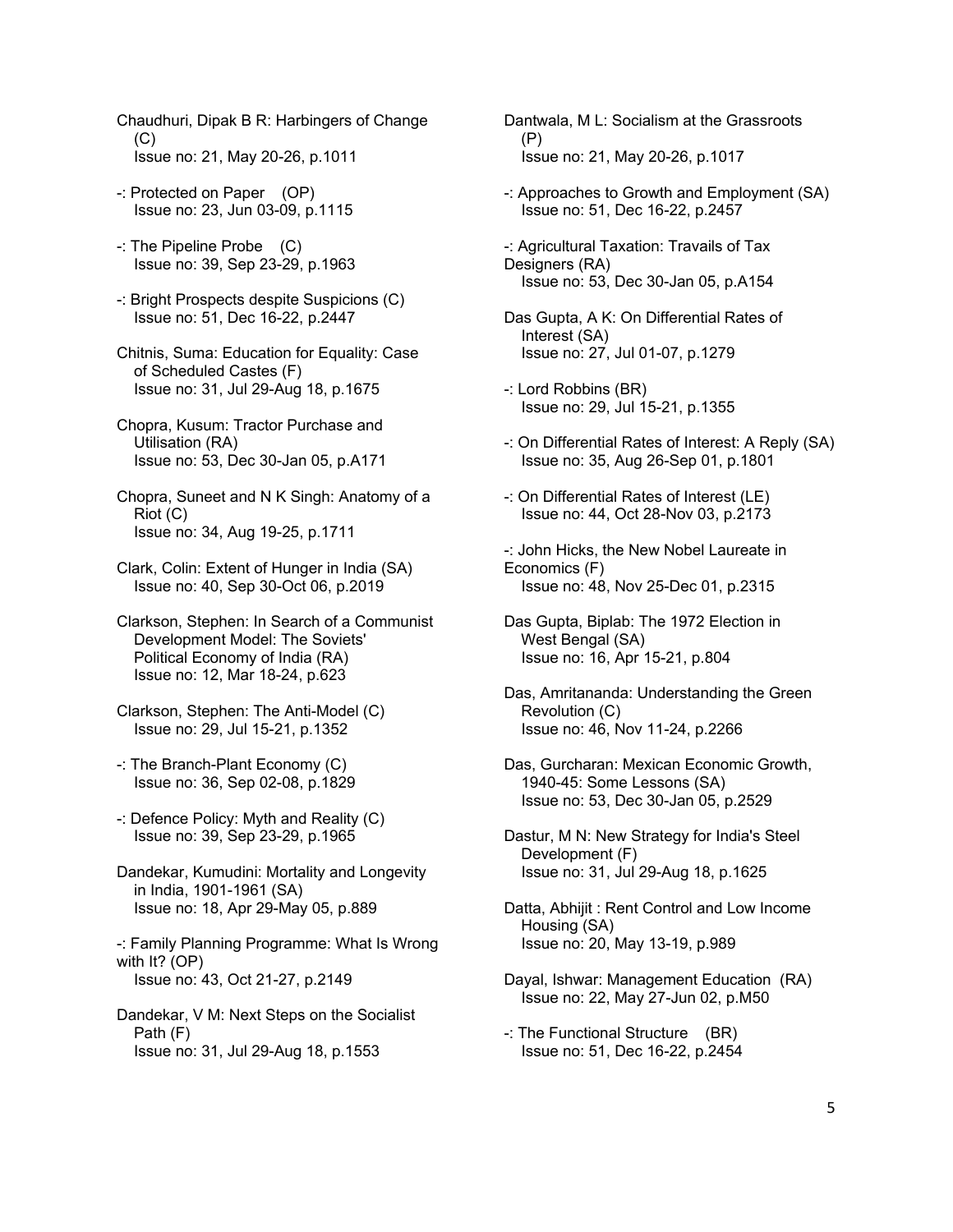Deogirikar, A B: See Nadkarni, M V Issue no: 51, , p.2465

Desai, D K and Hari Prakash: Planning and Implementation of Financing the Area Development Scheme (RA) Issue no: 13, Mar 25-31, p.A13

Desai, S R: Working Capital Finance (LE) Issue no: 41, Oct 07-13, p.2050

Deshingkar, G D: Indian Security after Bangla Desh (F) Issue no: 05, Jan 29-Feb 18, p.225

Deshpande, G P: Notes towards a China Policy (F) Issue no: 05, Jan 29-Feb 18, p.231

-: A Week That Did Not Quite Change the World (C) Issue no: 10, Mar 04-10, p.532

-: Fall of Lin Piao (F) Issue no: 31, Jul 29-Aug 18, p.1501

- -: The Night of the East Has Dawned (C) Issue no: 41, Oct 07-13, p.2061
- Deshpande, J V: New Deal in US Politics? (C) Issue no: 30, Jul 22-28, p.1406
- Deshpande, R D: Scientific and Technical Education (F) Issue no: 31, Jul 29-Aug 18, p.1661
- Deshpande, S G: Underground Railway for Bombay (SA) Issue no: 40, Sep 30-Oct 06, p.2027
- Deshpande, Sudhir: Without Indigenous Dimensions (BR) Issue no: 35, Aug 26-Sep 01, p.1784
- Dhananjoy: Taming the Army in Pakistan (P) Issue no: 11, Mar 11-17, p.582
- -: Kissinger in Peking (P) Issue no: 27, Jul 01-07, p.1258
- Dhawan, B D: Television in India: What Role in Economic Development? (SA) Issue no: 42, Oct 14-20, p.2119
- -: Nationalisation of the Sugar Industry: An Economic Perspective (SA) Issue no: 49, Dec 02-08, p.2381
- Dhondy, Farrukh: No One to Talk to (C) Issue no: 04, Jan 22-28, p.153
- -: The Apprentices Revolt (C) Issue no: 28, Jul 08-14, p.1309
- -: Britain's Gulf War (C) Issue no: 29, Jul 15-21, p.1351
- -: Jyoti Basu Goes West (C) Issue no: 35, Aug 26-Sep 01, p.1780
- -: Workers Collide with Profiteers (C) Issue no: 36, Sep 02-08, p.1832
- -: Conference Histrionics (C) Issue no: 44, Oct 28-Nov 03, p.2185
- -: Partners in Perfidy (C) Issue no: 45, Nov 04-10, p.2228
- Dixit, J P: Naval Upheaval (BR) Issue no: 13, Mar 25-31, p.671
- -: Maoism: A Dynamic Theory? (BR) Issue no: 41, Oct 07-13, p.2065
- Dubey, S N and Usha Mathur: Welfare Programmes for Scheduled Castes: Content and Administration (SA) Issue no: 04, Jan 22-28, p.165
- Dubey, S N and M J Apte: Family and Child Welfare Projects: Organisation and Administration (SA) Issue no: 27, Jul 01-07, p.1272
- Dubey, S N: Building Social Welfare Organisations: Outlines of a Model (RA) Issue no: 35, Aug 26-Sep 01, p.M107
- Dubey, S N and Vimal Gaonkar: Not Enough for a Book (BR) Issue no: 44, Oct 28-Nov 03, p.2193
- Dutta, Ratna: Social and Economic Compulsions behind Communalism: A Case Study (F) Issue no: 05, Jan 29-Feb 18, p.255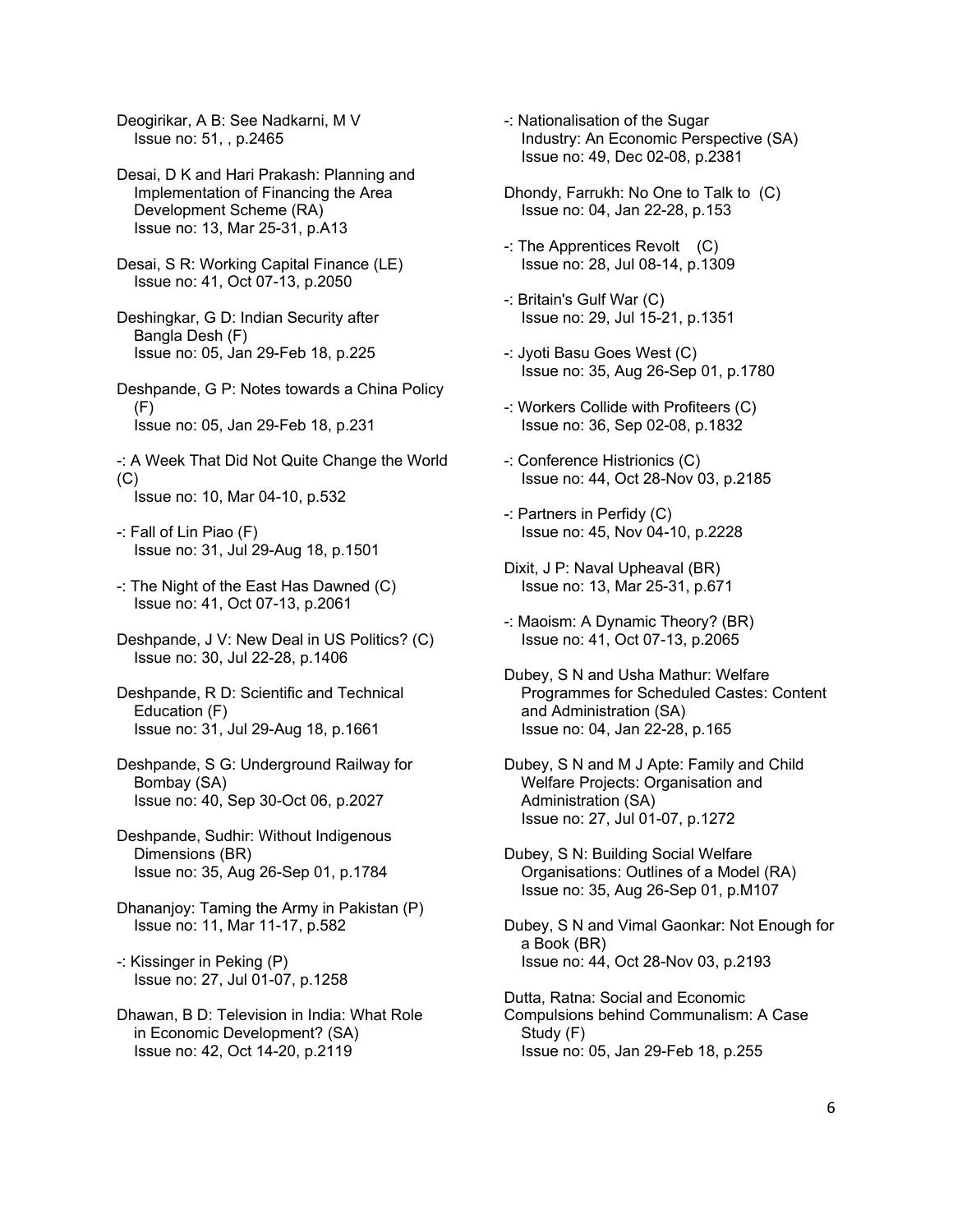Dutta, Ratna: The Active Residue (BR) Issue no: 28, Jul 08-14, p.1313

Engineer, Rustom K: Opportunities despite the Constraints (C) Issue no: 41, Oct 07-13, p.2058

Engineer, Rustom K and A R Momin: Facade of Value-Free Sociology: A Rejoinder [with Reply] (SA) Issue no: 50, Dec 09-15, p.2430

Essack, A K: Namibian Struggle Enters New Phase (C) Issue no: 02, Jan 08-14, p.63

-: Botswana Tries to Break the Ring (C) Issue no: 23, Jun 03-09, p.1111

-: West Asia's Only Socialist State (C) Issue no: 38, Sep 16-22, p.1915

Ezekiel, Hannan: A First Peep (C) Issue no: 46, Nov 11-24, p.2271

Fernandes, George: Socialists, HMS and Trade Union Unity (C) Issue no: 41, Oct 07-13, p.2057

Frank, Andre Gunder: Politics and Bias (BR) Issue no: 38, Sep 16-22, p.1917

Ganapathy, R S : Social Sciences and Organisation (BR) Issue no: 01, Jan 01-07, p.18

-: Growth in a Finite World (BR) Issue no: 17, Apr 22-28, p.835

Gandhi, Ved P: Dissecting the Tax Structure: A Comment (SA) Issue no: 16, Apr 15-21, p.814

Ganguli, S: Peasant Farms and Socialist Transformation of Agriculture in Poland, 1945-1975 (RA) Issue no: 13, Mar 25-31, p.A47

Gaonkar, Vimal: See Dubey, S N Issue no: 44, , p.2193

George, T J S: Turning Asia Upside Down (C) Issue no: 09, Feb 26-Mar 03, p.501

-: For Whom the Bell Tolls (C) Issue no: 25, Jun 17-23, p.1178

-: Democracy, South-East Asian Style (F) Issue no: 31, Jul 29-Aug 18, p.1503

-: Constitutional Martial Law? (C) Issue no: 42, Oct 14-20, p.2107

-: New Directions of Japanese Foreign Policy (C) Issue no: 43, Oct 21-27, p.2145

Ghose, Aurobindo: Monopoly in Indian Industry: An Approach (F) Issue no: 05, Jan 29-Feb 18, p.385

Ghosh, D: Is There a Choice? (P) Issue no: 21, May 20-26, p.1018

-: On Differential Rates of Interest: Comment-I (SA) Issue no: 30, Jul 22-28, p.1429

-: Doing Without Aid (P) Issue no: 31, Jul 29-Aug 18, p.1459

-: Approach to Fifth Plan (P) Issue no: 37, Sep 09-15, p.1859

-: On Differential Rates of Interest: Rejoinder (C) Issue no: 39, Sep 23-29, p.1990

-: Ceiling on Land (P) Issue no: 41, Oct 07-13, p.2051

Ghosh, Niren: Raid on Newspaper (LE) Issue no: 51, Dec 16-22, p.2439

Ghouse, Ghulam: From Self-Sufficiency to Surplus: Role of Banks (F) Issue no: 04, Jan 22-28, p.139

Gosh, Arun: On the Economic Theory of Socialism: An Exercise in Value Theory and Its Applicability to Indian Conditions (SA) Issue no: 09, Feb 26-Mar 03, p.511

Gregory, Gene: Factional Struggle for Succession (C) Issue no: 10, Mar 04-10, p.541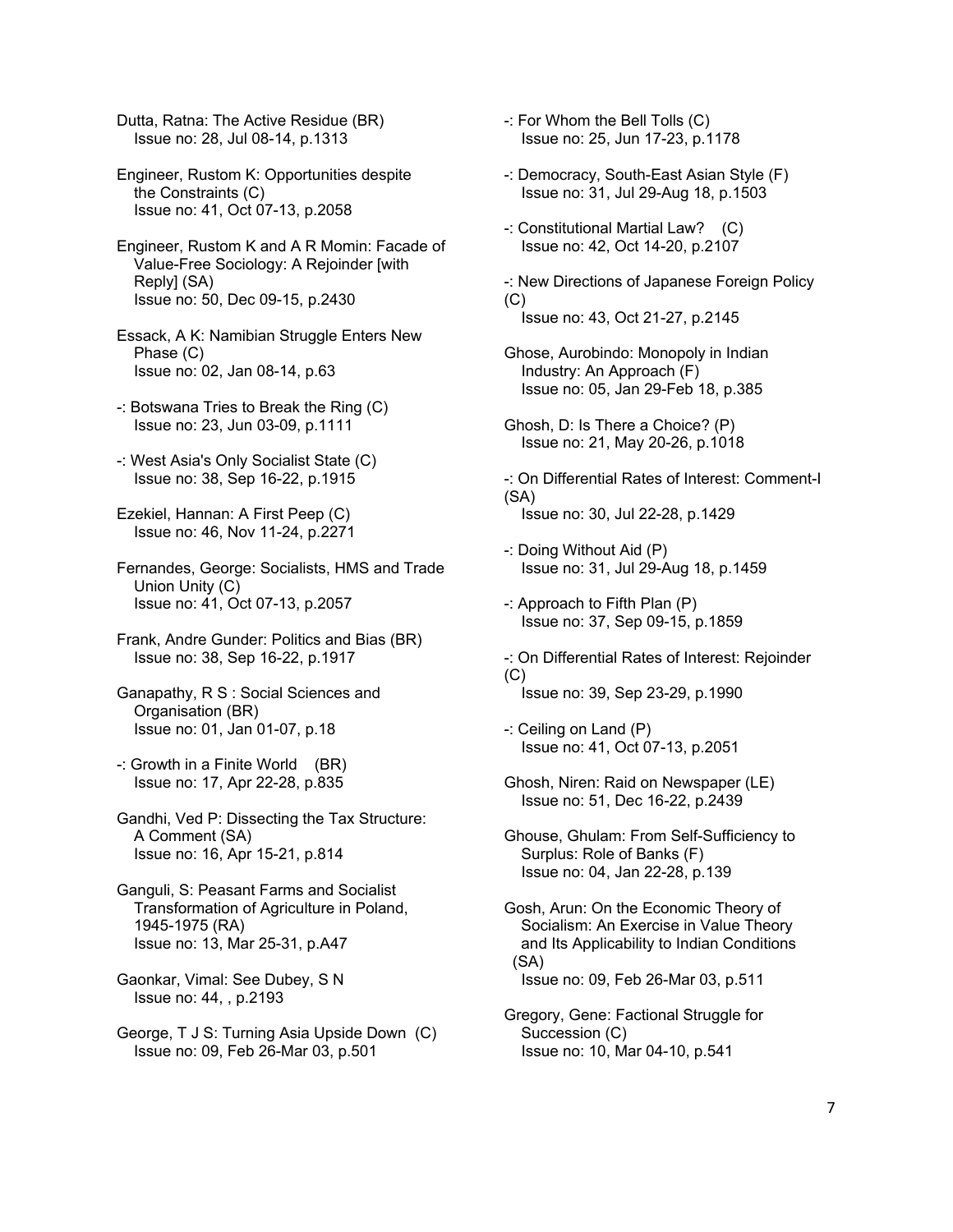Gregory, Gene: China's Mongolian Frontier  $(C)$ Issue no: 17, Apr 22-28, p.832

Grewal, S S: See Kahlon, A S Issue no: 20, , p.991

- Gulati, I S: Wanchoo Report: A Critique (SA) Issue no: 28, Jul 08-14, p.1314
- Gupta, Anirudha: African 'Fascism' in Perspective (SA) Issue no: 44, Oct 28-Nov 03, p.2203
- Gupta, Anupam: Income Distribution, Tax Yield and Progression in Income Taxation (SA) Issue no: 42, Oct 14-20, p.2111
- Gupta, L C and Paul Mampilly: Net Present Value Versus Internal Rate of Return: A Comment [with Reply] (RA) Issue no: 09, Feb 26-Mar 03, p.M43
- Gupta, L C: Net Present Value versus Internal Rate of Return: Further Comment (SA) Issue no: 19, May 06-12, p.948
- Gupta, Ramesh Chandra: Towns in a Tribal Setting (BR) Issue no: 13, Mar 25-31, p.669
- Gupta, Sisir: TheImpact OF Bangladesh (P) Issue no: 01, Jan 01-07, p.15
- Gupta, Suraj: Currency Holding, Mobilisation of Savings, and Dangers of Inflationary Spending (SA) Issue no: 37, Sep 09-15, p.1877
- Hacker, Susan: Violent and Non-Violent Approaches to Revolution: A Cross National Study (SA) Issue no: 03, Jan 15-21, p.119
- Hanchett, Suzanne: Festivals and Social Relations in a Mysore Village (F) Issue no: 31, Jul 29-Aug 18, p.1517
- Handy, L J: British Coalminers' Strike in Perspective (C) Issue no: 10, Mar 04-10, p.539

Hari Prakash: See Desai, D K Issue no: 13, , p.A13

- Harish, Chandola: Vietnam War Becomes Secret (F) Issue no: 31, Jul 29-Aug 18, p.1505
- Harries, Tirril: Trot-Bits (BR) Issue no: 16, Apr 15-21, p.802
- Herdt, Robert W and Edwared A Baker: Agricultural Wages, Production and the High-Yielding Varieties (RA) Issue no: 13, Mar 25-31, p.A23
- Holmstrom, Mark: Caste and Status in an Indian City (SA) Issue no: 15, Apr 08-14, p.769
- Hone, Angus and V K Saxena: Growth of Residual Exports (F) Issue no: 28, Jul 08-14, p.1294
- Hone, Angus: Case for Export Turnover Subsidy (C) Issue no: 39, Sep 23-29, p.1969
- Imam, Mohammed : Regulating the Bureaucracy (BR) Issue no: 22, May 27-Jun 02, p.1057
- J L: A Conversation with Bhashani (C) Issue no: 16, Apr 15-21, p.795
- Jalan, Bimal: A Policy Frame for Self-Reliance (SA) Issue no: 15, Apr 08-14, p.757
- $-$ : GNP!  $(P)$ Issue no: 23, Jun 03-09, p.1112
- Jayaraman, T V: Significance of Bangladesh  $(F)$ Issue no: 09, Feb 26-Mar 03, p.492
- Jayavira, Ananda: Cracks in Coalition (C) Issue no: 01, Jan 01-07, p.12
- -: Mounting Tension (Ed) Issue no: 14, Apr 01-07, p.687
- Jhaveri, N J: Agenda for Tax Base Reform: Further Comment (SA) Issue no: 04, Jan 22-28, p.177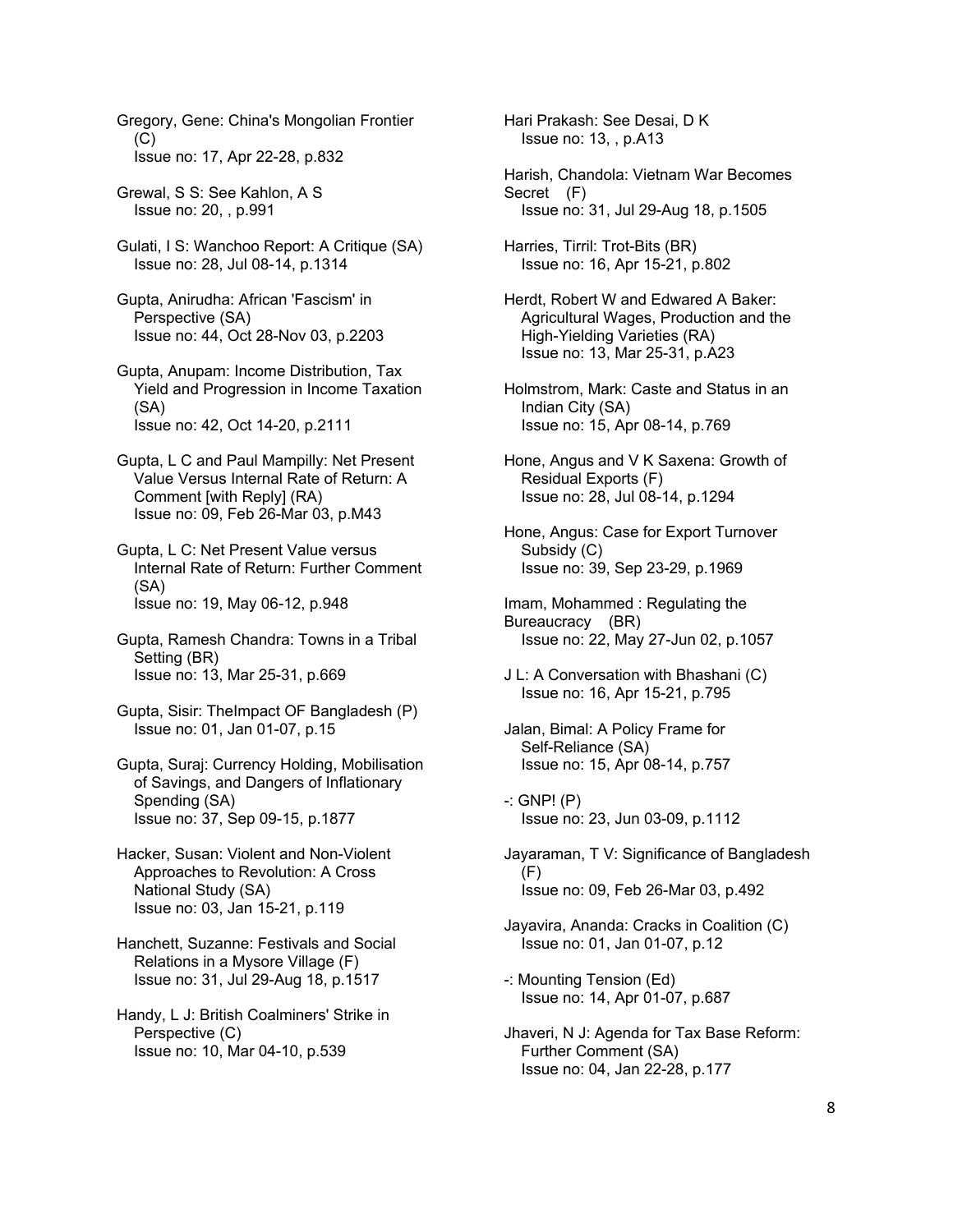- Jhaveri, N J: Income-Tax Concessions and Choice of Financial Assets (SA) Issue no: 45, Nov 04-10, p.2235
- Jodha, N S: A Strategy for Dry Land Agriculture (RA) Issue no: 13, Mar 25-31, p.A7
- -: Spread Effects of Amul (BR) Issue no: 15, Apr 08-14, p.756
- -: Indian Agriculture: Before and After (BR) Issue no: 18, Apr 29-May 05, p.879
- -: Agriculture in the Eighties (BR) Issue no: 36, Sep 02-08, p.1833
- Jones, Rodney W: Linkage Analysis of Indian Urban Politics (SA) Issue no: 25, Jun 17-23, p.1195
- Joseph, S: Storm in a Tea Cup? (LE) Issue no: 39, Sep 23-29, p.1954
- Joshi, Vishwas: Pollution, New Bombay and All That (LE) Issue no: 46, Nov 11-24, p.2263
- Junankar, P N: Land Ceilings as a Tax on Agriculture: A Note (RA) Issue no: 26, Jun 24-30, p.A58
- Kahlon, A S and S S Grewal: Farm Mechanisation in a Labour-Abundant Economy: A Comment (C) Issue no: 20, May 13-19, p.991
- Kale, D C: A Stable Spell (C) Issue no: 01, Jan 01-07, p.4
- -: Strategy for Mineral Exports (C) Issue no: 27, Jul 01-07, p.1264
- -: Dithering in Aluminium (C) Issue no: 28, Jul 08-14, p.1305
- -: Muscles of Steel (BR) Issue no: 35, Aug 26-Sep 01, p.1783
- -: Double-Edged Amendment? (Ed) Issue no: 37, Sep 09-15, p.1854
- -: Chaos in Coal (C) Issue no: 53, Dec 30-Jan 05, p.2519
- Kamat, A R: Primary Education: Participation and Wastage (BR) Issue no: 18, Apr 29-May 05, p.877
- -: The Educational Situation (SA) Issue no: 26, Jun 24-30, p.1229
- Kamath, F M D: Global Realpolitik (C) Issue no: 39, Sep 23-29, p.1974
- Kamrupee: Cool Behind the Noise and Fury (C) Issue no: 31, Jul 29-Aug 18, p.1485
- Karat, Prakash: Intellectuals Who Deceive: A Comment [with Reply] (SA) Issue no: 04, Jan 22-28, p.180
- Karnik, K S: The Small Car: A Waste of Resources (P) Issue no: 08, Feb 19-25, p.445
- Kaul, J N: Development of Indian Higher Education (F) Issue no: 31, Jul 29-Aug 18, p.1645
- Keshava, G P: Measurement of Management's Contribution to Profitability: Case Study of a Road Transport Undertaking (RA) Issue no: 35, Aug 26-Sep 01, p.M127
- Khan, Saleem M A: Emerging Power Pattern in the Persian Gulf (SA) Issue no: 10, Mar 04-10, p.561
- Khatkhate, Deena R: Rigmarole on Monetary Projections (SA) Issue no: 34, Aug 19-25, p.1747
- Kothari, Rajni : State Building in the Third World: Alternative Strategies (F) Issue no: 05, Jan 29-Feb 18, p.233
- -: Political Reconstruction of Bangladesh: Reflections on Building a New State in the Seventies (SA) Issue no: 18, Apr 29-May 05, p.882
- -: Political Economy of Garibi Hatao (F) Issue no: 31, Jul 29-Aug 18, p.1541
- Kotian, D B: LIC (LE) Issue no: 40, Sep 30-Oct 06, p.2001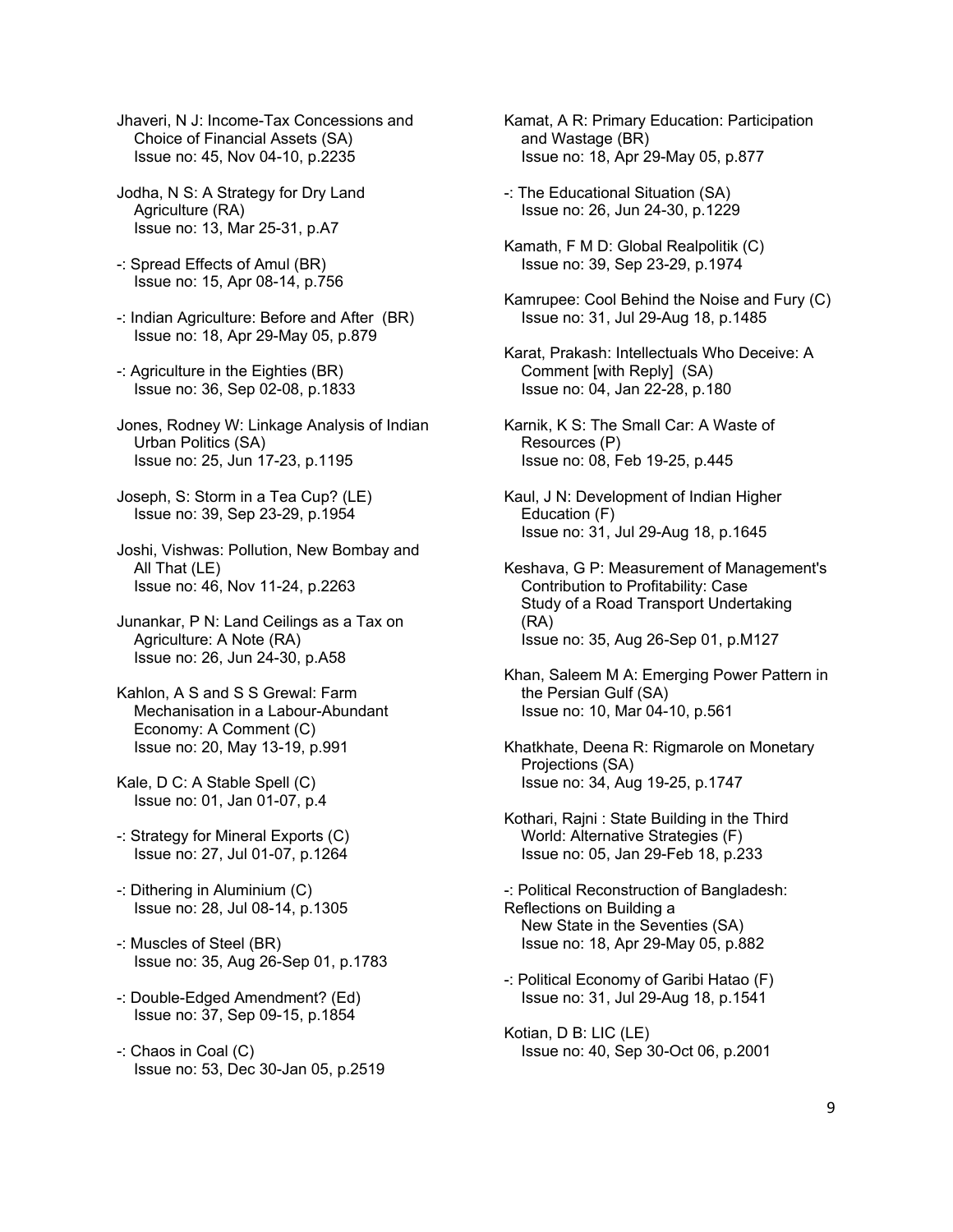Krishanan, T N: Taxation of Property and Net Wealth in India (SA) Issue no: 01, Jan 01-07, p.21

Krishna Raj: Intersectoral Equity and Agricultural Taxation in India (F) Issue no: 31, Jul 29-Aug 18, p.1589

- Krishnamurty, J: Working Force in 1971 Census: Some Exercises on Provisional Results (SA) Issue no: 03, Jan 15-21, p.115
- Krishnappa, S: New Aircraft for the Navy (C) Issue no: 37, Sep 09-15, p.1862
- -: Soviet Maritime Power (BR) Issue no: 49, Dec 02-08, p.2367
- Kuchhal, S C: See Paul, Samuel Issue no: 50, , p.2415
- Kurien, C T: What Is Growth? Some Thoughts on the Economics of 'Garibi Hatao' (SA) Issue no: 52, Dec 23-29, p.2493
- Ladejinsky, Wolf: Land Ceilings and Land Reform (F) Issue no: 05, Jan 29-Feb 18, p.401

-: New Ceiling Round and Implementation Prospects (RA) Issue no: 40, Sep 30-Oct 06, p.A125

- Lahiri, Sanat: Lessons for India from the US  $(C)$ Issue no: 11, Mar 11-17, p.578
- Lockwood, Brian: Patterns of Investment in Farm Machinery and Equipment (RA) Issue no: 40, Sep 30-Oct 06, p.A113
- Lubell, Harold: Manpower Control in China (BR) Issue no: 29, Jul 15-21, p.1358
- M R: Towards a Credible Maoism? (C) Issue no: 14, Apr 01-07, p.695
- -: The Naxalite-Sarvodaya Syndrome: The Patnaik Case (C) Issue no: 16, Apr 15-21, p.793
- -: Rare Consensus (Ed) Issue no: 18, Apr 29-May 05, p.858
- -: CPI (M) between Moscow and Peking (C) Issue no: 19, May 06-12, p.918
- -: CPI(M)'s Defensive Posture (C) Issue no: 28, Jul 08-14, p.1301
- -: Sop to Hardliners (C) Issue no: 38, Sep 16-22, p.1911
- -: Bureaucracy and Land Reform (C) Issue no: 40, Sep 30-Oct 06, p.2009
- -: A Splinter Does Not Make a Split (C) Issue no: 44, Oct 28-Nov 03, p.2180
- -: Peking's Year of Silence (C) Issue no: 45, Nov 04-10, p.2223
- -: CPI (M): How Equidistant? (C) Issue no: 46, Nov 11-24, p.2277
- -: Congress Dilemma (C) Issue no: 48, Nov 25-Dec 01, p.2321
- -: The Mulki Award and After (C) Issue no: 50, Dec 09-15, p.2404
- -: Student Power (C) Issue no: 53, Dec 30-Jan 05, p.2523
- M S: The Irreconcilables (C) Issue no: 05, Jan 29-Feb 18, p.199
- -: Fragile Facade of Unity (C) Issue no: 09, Feb 26-Mar 03, p.495
- -: Behind the Alliance Image (C) Issue no: 31, Jul 29-Aug 18, p.1481
- Magnus: Delayed Take-Off in Rockphosphates (C) Issue no: 08, Feb 19-25, p.448
- -: Flashes of Enthusiasm (C) Issue no: 20, May 13-19, p.965
- -: See Chatterjee, Pareshnath Issue no: 24, , p.1135
- Maheshwari, B L: Management by Objectives: Some Implications (RA) Issue no: 48, Nov 25-Dec 01, p.M138
- Mampilly, Paul: See Gupta, L C Issue no: 09, , p.M43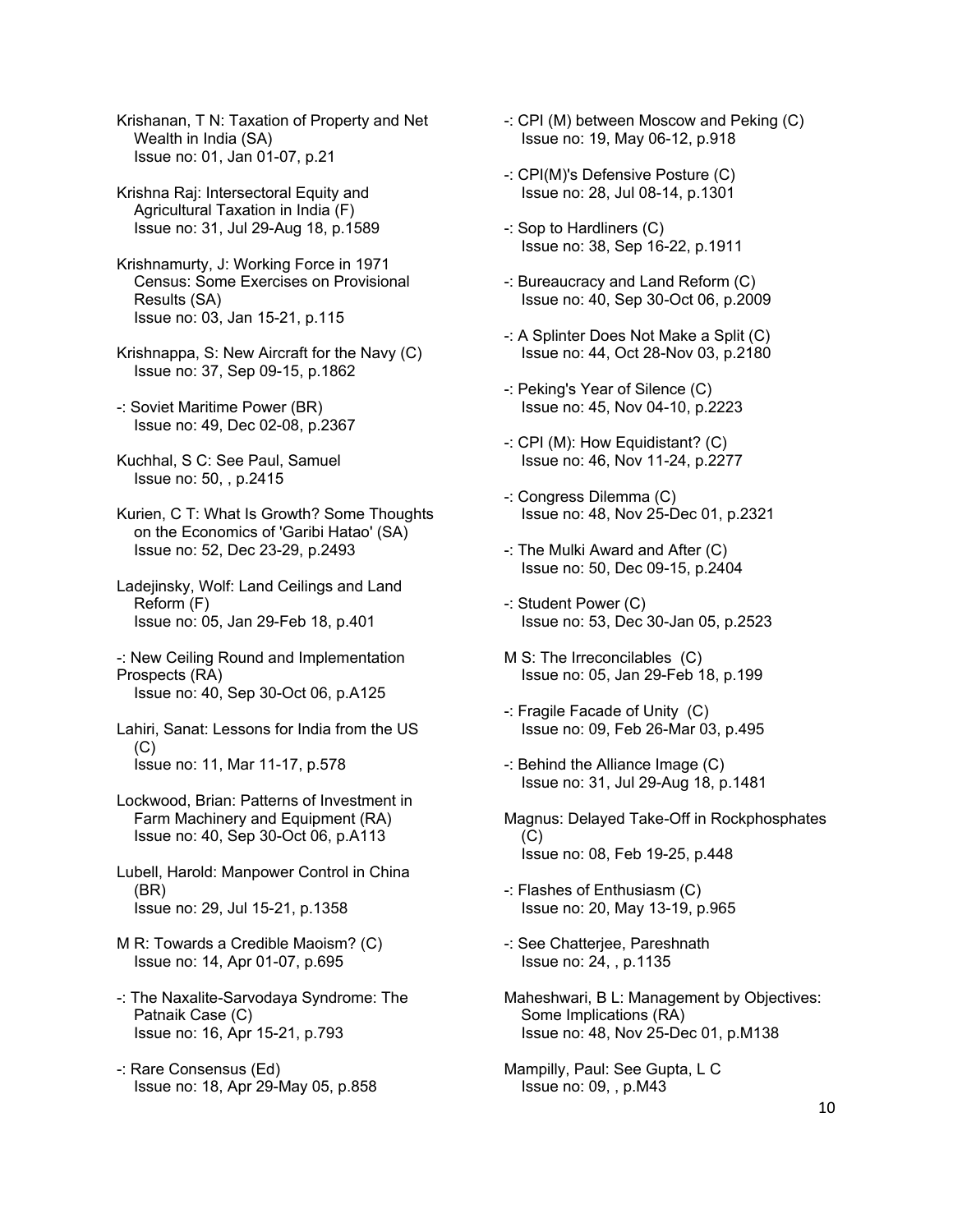Mandal, G C: Observations on Agricultural Technology in a Developing Economy (RA) Issue no: 26, Jun 24-30, p.A79

Mangus: Copper for Breakfast (C) Issue no: 12, Mar 18-24, p.613

-: Time to Seize the Potential (C) Issue no: 36, Sep 02-08, p.1821

Mann, Thomas L: See Srivastava, Uma K Issue no: 53, , p.A181

Mathew, E T: Taxation of Urban Property (BR) Issue no: 45, Nov 04-10, p.2233

Mathur, Subodh: Management's Contribution to Profitability (LE) Issue no: 42, Oct 14-20, p.2096

Mathur, Usha: See Dubey, S N: Issue no: 04, , p.165

Medhora, Phiroze B: Need We Stand Economic Theory on Its Head? (P) Issue no: 18, Apr 29-May 05, p.864

-: Approach to the Fifth Plan: Issues and Pseudo-Issues (C) Issue no: 28, Jul 08-14, p.1319

-: An Indian Tragedy (BR) Issue no: 51, Dec 16-22, p.2453

Mehta, Sanat: Fuel Policy for Power Generation (C) Issue no: 12, Mar 18-24, p.614

Mehta, Sudhir: Company Affairs (LE) Issue no: 30, Jul 22-28, p.1397

Mehta, Vinod: Socialist Lotteries (Ed) Issue no: 24, Jun 10-16, p.1132

-: Foreign Trade (Ed) Issue no: 28, Jul 08-14, p.1293

-: Accent on Consumption (Ed) Issue no: 37, Sep 09-15, p.1852

Mellor, John W: See Schluter, M Issue no: 13, , p.A31

Merchant, K T: Institutional Intervention in Company Affairs (F) Issue no: 26, Jun 24-30, p.1217

-: Belapur-LIC-Banks (LE) Issue no: 30, Jul 22-28, p.1398

Messman, D P: All Fluff (LE) Issue no: 19, May 06-12, p.911

Minociia, Vivek Sagar: Restructuring the Subcontinent (LE) Issue no: 45, Nov 04-10, p.2215

Mitra, Ashok: On Differential Rates of Interest: Comment-II (SA) Issue no: 30, Jul 22-28, p.1430

-: On Differential Rates of Interest: A Further Comment (SA) Issue no: 38, Sep 16-22, p.1934

Mitra, Jayati: The busing Issue (Ed) Issue no: 35, Aug 26-Sep 01, p.1761

Mody, Navroz: To Some, a God-Send (C) Issue no: 52, Dec 23-29, p.2482

Momin, A R: See Engineer, Rustom K Issue no: 50, , p.2430

Momin, Abdur Rahman: The Facade of Objectivity: An Inquiry into the Epistemology of Value-Free Sociology (SA) Issue no: 44, Oct 28-Nov 03, p.2195

Moorthy, K Krishna: Tito's New Troubles (C) Issue no: 01, Jan 01-07, p.13

Morehouse, Ward: See Aurora,G S Issue no: 31, , p.1633

Mote, V L and B G Shah: Concept of Planning: A Case Study (RA) Issue no: 09, Feb 26-Mar 03, p.M07

-: Computers as Aids to Management Decisions: Application to Linear Programming (RA) Issue no: 22, May 27-Jun 02, p.M74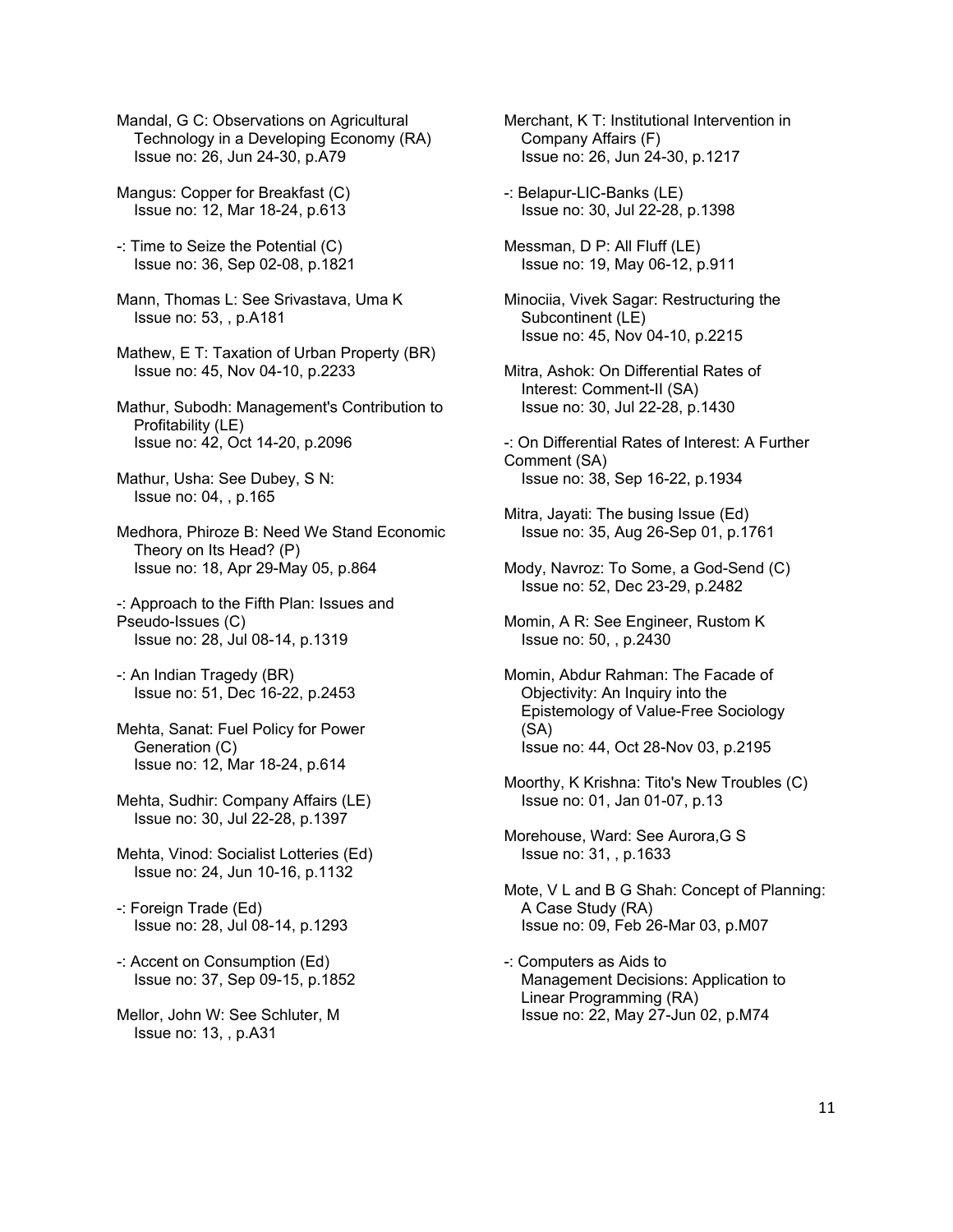Mote, V L; H Patel Vekuntai and B G Shah: Uncertainty Analysis in Capital Investment Decisions: Some Aspects (SA) Issue no: 25, Jun 17-23, p.1186

Mote, V L and H N Pathak: Drug Price Control: An Evaluation (SA) Issue no: 29, Jul 15-21, p.1369

Mukherjee, M: Price Information Associated with Principal Distributions of National Income (SA) Issue no: 10, Mar 04-10, p.547

Mukherjee, Ramkrishna : Social Background of Bangla Desh (F) Issue no: 05, Jan 29-Feb 18, p.265

Mulji, Sudhir J: Moonshine on Employment (LE) Issue no: 11, Mar 11-17, p.570

- -: Tears and Rhetoric (LE) Issue no: 15, Apr 08-14, p.740
- -: Letter to Editor (F) Issue no: 18, Apr 29-May 05, p.863

Muni, S D and Urmila Phadnis: Ceylon, Nepal and the Emergence of Bangladesh (SA) Issue no: 08, Feb 19-25, p.471

- Mutalik-Desai, Priya: Indo-African Trade: A Re-Assessment (SA) Issue no: 30, Jul 22-28, p.1423
- Nachiketa : Letting up on Foreign Investment (C) Issue no: 11, Mar 11-17, p.575
- -: India-Bangladesh Trade Treaty  $(C)$ Issue no: 15, Apr 08-14, p.746
- -: Poor, Poorer, Poorest (C) Issue no: 17, Apr 22-28, p.827
- -: Insuring Investments Abroad (C) Issue no: 24, Jun 10-16, p.1138
- -: Export Callisthenics (C) Issue no: 34, Aug 19-25, p.1709
- -: A Model, Indeed! (C) Issue no: 42, Oct 14-20, p.2099

Nadkarni, M V and A B Deogirikar: Demand for Roads in Maharashtra: A Cross-Section Study (SA) Issue no: 51, Dec 16-22, p.2465

Nagadevara, Vishnuprasad: See Srivastava, Uma K Issue no: 26, , p.A73

Naidu, N Y: Tribal Revolt in Parvatipuram Agency (SA) Issue no: 48, Nov 25-Dec 01, p.2337

- Naik, J A: Simla and the Prospects for Peace  $(C)$ Issue no: 30, Jul 22-28, p.1403
- Nalapat, M D: Badly Chewed Cud (C) Issue no: 16, Apr 15-21, p.803
- -: Seeing-Eye Dog (BR) Issue no: 34, Aug 19-25, p.1723
- -: Labour Component in Housing Construction: A Preliminary Note (SA) Issue no: 40, Sep 30-Oct 06, p.2029
- -: Computing Urban Market Potential (BR) Issue no: 45, Nov 04-10, p.2234
- Nambiar, K P P: Lip Service to Self-Reliance (C) Issue no: 42, Oct 14-20, p.2101
- Nambiar, K V and M Govinda Rao: Tax Performance of States (SA) Issue no: 21, May 20-26, p.1036
- Nandkumar, V: Making Lollipops (LE) Issue no: 35, Aug 26-Sep 01, p.1764
- Nandy, Ashis: The Bomb, the NPT and Indian Elites (F) Issue no: 31, Jul 29-Aug 18, p.1533
- Narain, Dharm: Growth and Imbalances in Indian Agriculture (RA) Issue no: 13, Mar 25-31, p.A2
- Narain, Dhirendra: The Bene Israel (BR) Issue no: 08, Feb 19-25, p.463
- Narayanan, K R: Towards a New Equilibrium in Asia (F) Issue no: 05, Jan 29-Feb 18, p.219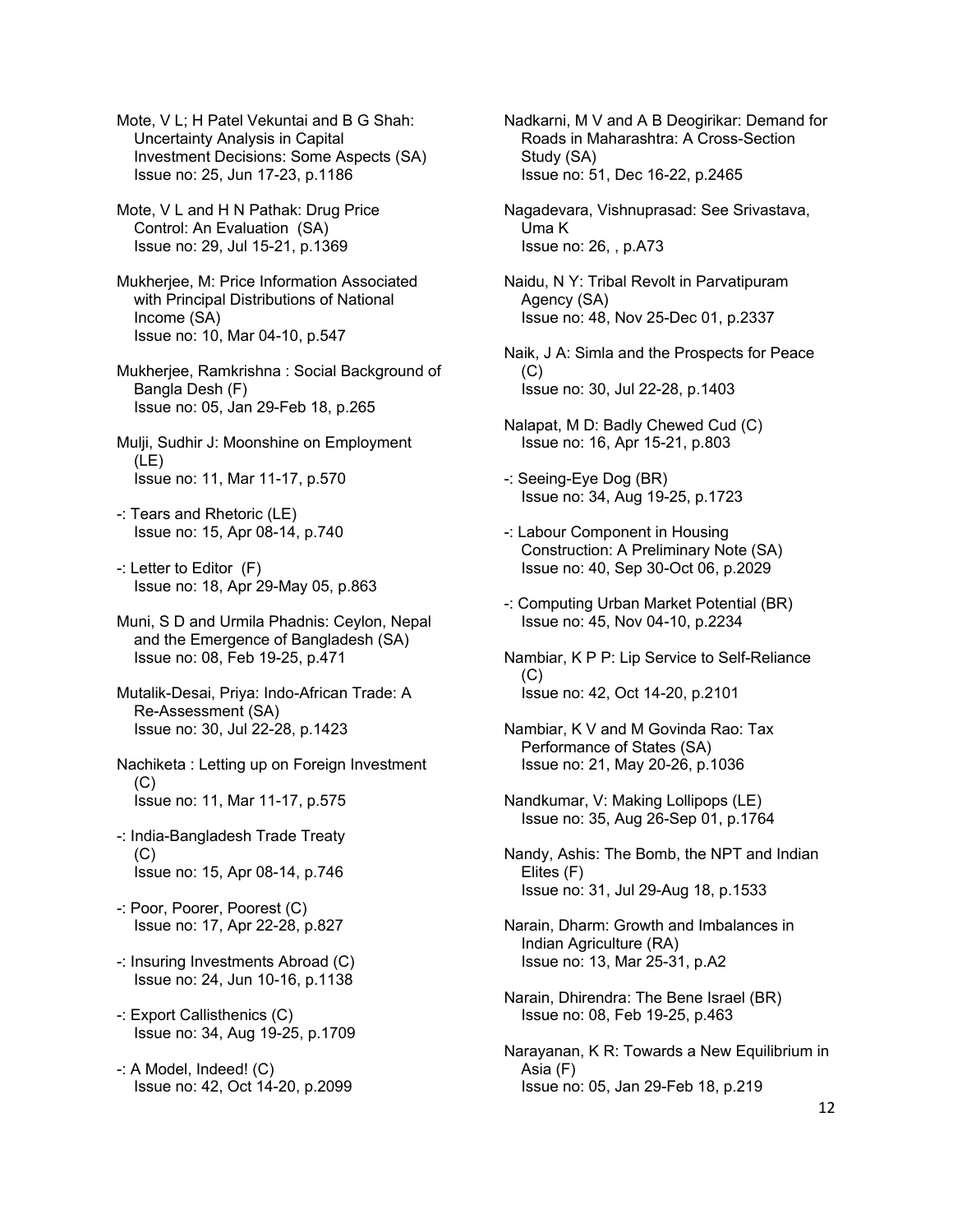- Nath, V: Central Places, Market Towns and Economic Development (BR) Issue no: 46, Nov 11-24, p.2283
- Neelakantan, N V: Loss of Innocence? (LE) Issue no: 35, Aug 26-Sep 01, p.1764
- Nimbkar, Jai: Womanpower (BR) Issue no: 27, Jul 01-07, p.1270
- -: Poverty and Population Growth (BR) Issue no: 50, Dec 09-15, p.2413
- Nireekshak: New Expertise (F) Issue no: 01, Jan 01-07, p.17
- -: Victors Can Be Generous... (F) Issue no: 02, Jan 08-14, p.64
- -: The Other War (F) Issue no: 03, Jan 15-21, p.106
- -: Strained Relations (F) Issue no: 04, Jan 22-28, p.155
- -: Making News (F) Issue no: 15, Apr 08-14, p.742
- -: A Range of Vested Interests (F) Issue no: 16, Apr 15-21, p.800
- -: Usually Timid, Occasionally Tenacious (F) Issue no: 17, Apr 22-28, p.833
- -: Era of Trade Unionism (F) Issue no: 18, Apr 29-May 05, p.875
- -: Barred from Murree (F) Issue no: 19, May 06-12, p.923
- -: No Eye for Pictures (F) Issue no: 20, May 13-19, p.973
- -: Little Investigation, Loud Comment (F) Issue no: 21, May 20-26, p.1015
- -: Prime Ministerial Pep-Talk (C) Issue no: 22, May 27-Jun 02, p.1055
- -: From the Enemy Camp (F) Issue no: 23, Jun 03-09, p.1113
- -: With an Eye to Headlines (F) Issue no: 24, Jun 10-16, p.1144
- -: Behave, or Else... (F) Issue no: 25, Jun 17-23, p.1179
- -: Spare the Rod... (F) Issue no: 26, Jun 24-30, p.1225
- -: Sorry, No Deal (F) Issue no: 28, Jul 08-14, p.1296
- -: Early Death (F) Issue no: 30, Jul 22-28, p.1396
- -: Government Pressures (F) Issue no: 37, Sep 09-15, p.1873
- -: Press Freedom for the Few? (F) Issue no: 38, Sep 16-22, p.1907
- -: Inevitable Slide-Back... (F) Issue no: 39, Sep 23-29, p.1953
- -: On Foreigners of All Kinds (F) Issue no: 40, Sep 30-Oct 06, p.2000
- -: Of Editors: Petulant and Proud (LE) Issue no: 41, Oct 07-13, p.2048
- -: Not so Secret (F) Issue no: 43, Oct 21-27, p.2148
- -: What Is Sauce for the Goose... (F) Issue no: 45, Nov 04-10, p.2216
- -: Their Finest Hour (F) Issue no: 48, Nov 25-Dec 01, p.2313
- Omvedt, Gail: McGovern and the American Left (C) Issue no: 35, Aug 26-Sep 01, p.1778
- One, Angus and V K Saxena: Export Growth: Performance and Prospects (SA) Issue no: 10, Mar 04-10, p.559
- Oza, A N: Restrictive Trade Practices (SA) Issue no: 09, Feb 26-Mar 03, p.521
- -: Irrelevance Abounding (Ed) Issue no: 17, Apr 22-28, p.818
- -: Dissecting the Joint Sector (C) Issue no: 44, Oct 28-Nov 03, p.2178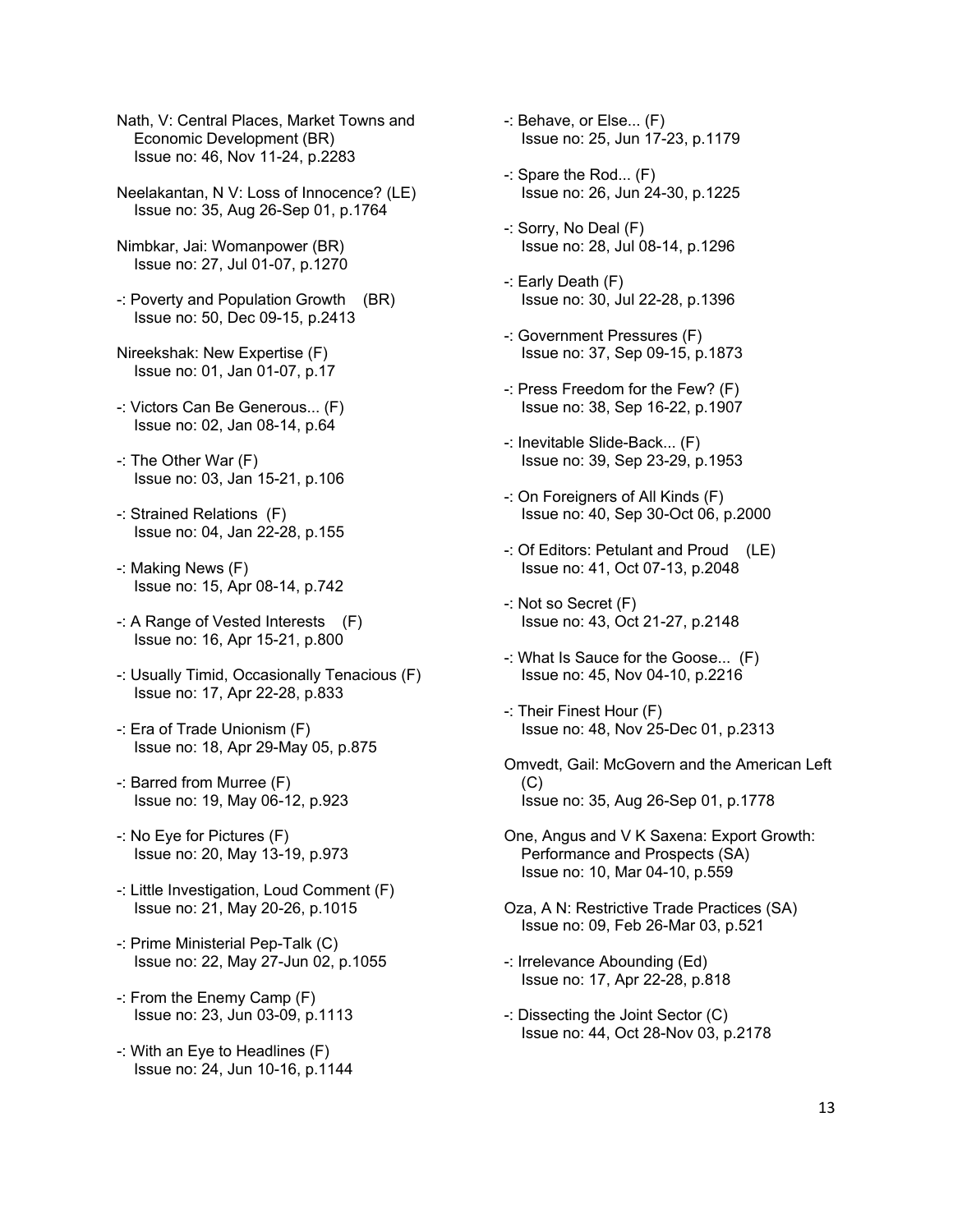P T R: Who Are the Dispossessed of Uganda?  $(C)$ Issue no: 50, Dec 09-15, p.2407

Panandikar, V A Pai : Bureaucracy and Politics (BR) Issue no: 20, May 13-19, p.978

-: Policy and Decision-Making in Government  $(F)$ 

Issue no: 22, May 27-Jun 02, p.1049

- Pandit, H N: Financing of School Education  $(F)$ Issue no: 31, Jul 29-Aug 18, p.1653
- Panikar, P G K: Economics of Nutrition (F) Issue no: 05, Jan 29-Feb 18, p.413
- Pant, Nandita: What Sort of Incentives for Exports? (SA) Issue no: 08, Feb 19-25, p.465
- -: Leaking Foreign Exchange Tap (OP) Issue no: 30, Jul 22-28, p.1407
- Papola, T S: Employment by Spending (OP) Issue no: 19, May 06-12, p.925

-: See Subrahmanian, K K Issue no: 16, , p.811

- Parekh, H T: Disease of Giganticism (LE) Issue no: 42, Oct 14-20, p.2096
- Parthasarathy, G and K S Raju: Is There an Alternative to Radical Land Ceiling? (SA) Issue no: 27, Jul 01-07, p.1282
- Parthasarthi: New Deal for Oil Exploration: Malaviya Committee's Report (C) Issue no: 40, Sep 30-Oct 06, p.2010

Patel, H M: India Steamship Company Limited Issue no: 40, Sep 30-Oct 06, p.2040

Pathak, H N: The Entrepreneur, Technician and Manager in Small-Scale Units (RA) Issue no: 48, Nov 25-Dec 01, p.M179

-: See Mote, V L Issue no: 29, , p.1369 Patnaik, Prabhat : Disproportionality Crisis and Cyclical Growth: A Theoretical Note  $(F)$ Issue no: 05, Jan 29-Feb 18, p.329

Patnaik, Utsa: Economics of Farm Size and Farm Scale (F) Issue no: 31, Jul 29-Aug 18, p.1613

- -: On the Mode of Production in Indian Agriculture: A Reply (RA) Issue no: 40, Sep 30-Oct 06, p.A145
- Paul, Samuel: Experiments in Short-Term Investment Forecasting (RA) Issue no: 09, Feb 26-Mar 03, p.M15
- -: Housing Policy: A Case of Subsidising the Rich? (SA) Issue no: 39, Sep 23-29, p.1985

Paul, Samuel; S K Bhattacharyya and S C Kuchhal: Joint Sector: Guidelines for Policy (SA) Issue no: 50, Dec 09-15, p.2415

- Pavaskar, M G: Making the Most of Favourable Terms of Trade (C) Issue no: 50, Dec 09-15, p.2403
- Phadnis, Urmila: At the Cross-Roads (C) Issue no: 21, May 20-26, p.1014
- -: The New Constitution (C) Issue no: 24, Jun 10-16, p.1139
- -: Infrastructural Linkages in Sri Lanka-India Relations (F) Issue no: 31, Jul 29-Aug 18, p.1493
- -: See Muni, S D Issue no: 08, , p.471
- Prabhakar, M S: The 'Bongal' Bogey (C) Issue no: 43, Oct 21-27, p.2140
- -: How Not to Study a Revolution (BR) Issue no: 53, Dec 30-Jan 05, p.2525
- Pradhan Prasad, H: Employment and Income in Rural India (SA) Issue no: 18, Apr 29-May 05, p.885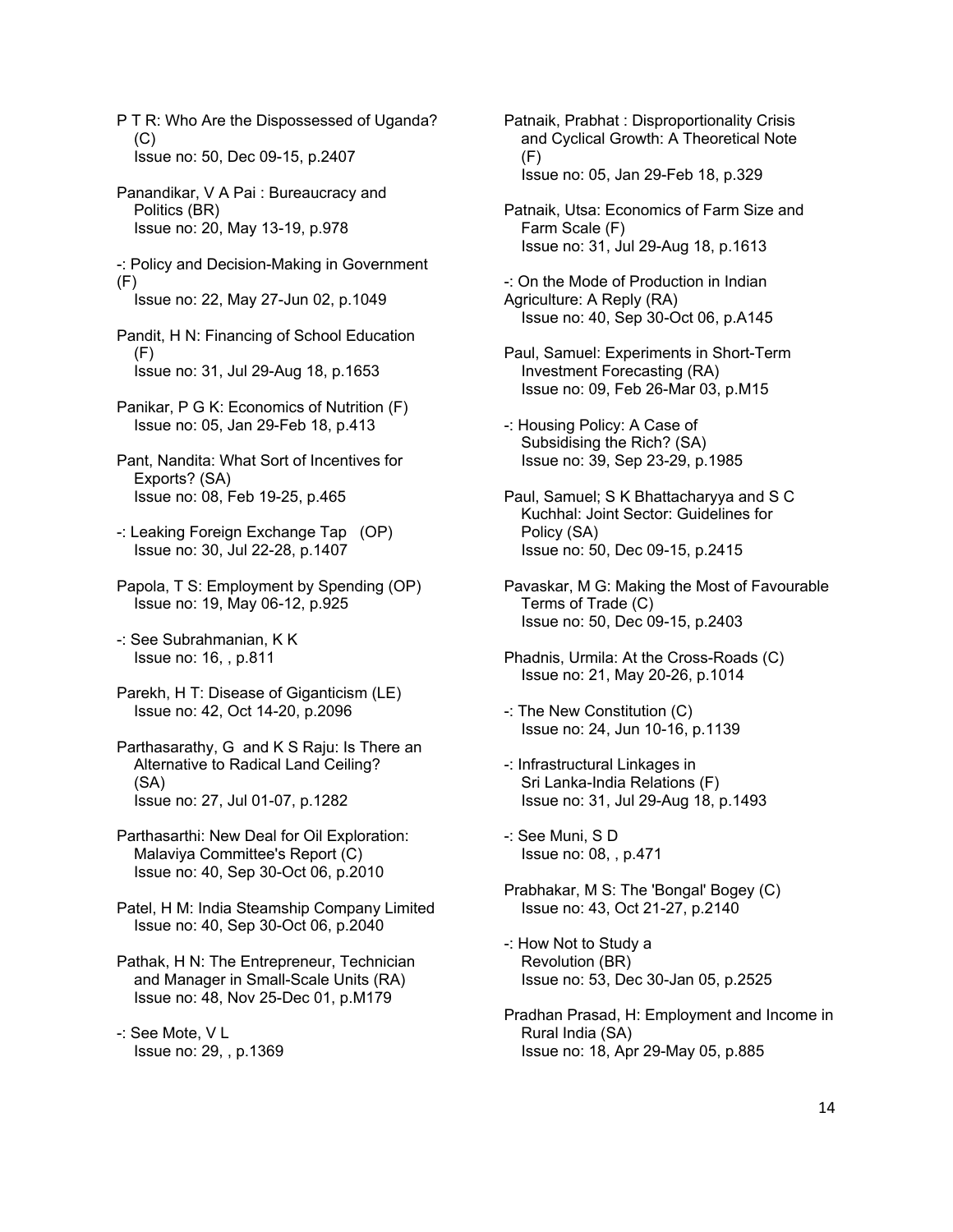Prahalad, C K: Measurement of Training Effectiveness: A Quantitative Approach (RA) Issue no: 48, Nov 25-Dec 01, p.M169

- Punekar, S D: Trade Union Unity (SA) Issue no: 22, May 27-Jun 02, p.1069
- -: Labour Statistics and Research (C) Issue no: 48, Nov 25-Dec 01, p.2323
- Puri, Balraj: Who are the Gujars? (C) Issue no: 02, Jan 08-14, p.60
- -: Restructuring the Subcontinent (F) Issue no: 31, Jul 29-Aug 18, p.1477
- -: Basis for a New Edifice? (C) Issue no: 41, Oct 07-13, p.2056
- -: Neglect of Language Policy (C) Issue no: 48, Nov 25-Dec 01, p.2329
- -: Restructuring the Sub-Continent (LE) Issue no: 50, Dec 09-15, p.2394
- Purohit, Vinayak: Tea and Rubber and Consciousness (C) Issue no: 15, Apr 08-14, p.750
- Qayyum, Shah Abdul: The American Factor (C) Issue no: 28, Jul 08-14, p.1310
- Radha Krishnan: Kid Gloves for Tax Evaders  $(1F)$ Issue no: 53, Dec 30-Jan 05, p.2510
- Rai, Lajpat: New Pattern in Peru: Advancing the Mode of Exploitation (SA) Issue no: 17, Apr 22-28, p.845
- -: Vietnam and the Socialist World (SA) Issue no: 30, Jul 22-28, p.1431
- -: Who Won on West Bengal? (LE) Issue no: 37, Sep 09-15, p.1855
- -: Vietnam and the 'Third Communist Front' (SA) Issue no: 39, Sep 23-29, p.1975
- -: Peaceful Transition to Socialism: The Prospect in Chile (SA) Issue no: 46, Nov 11-24, p.2293
- -: From Polycentrism to Disarray? (BR) Issue no: 48, Nov 25-Dec 01, p.2333
- Rajaraman, R: Higher Education: To Set the House in Order (SA) Issue no: 10, Mar 04-10, p.554
- Raju, K S: See Parthasarathy, G Issue no: 27, , p.1282
- Ram, Mohan: Five Years after Naxalbari (F) Issue no: 31, Jul 29-Aug 18, p.1471
- Ramachandran, P K and B V Rangarao: The Pharmaceutical Industry in India (RA) Issue no: 09, Feb 26-Mar 03, p.M27
- Ramachandran, P K: See Agarwal, P S Issue no: 46, , p.2285
- Ramakrishnan, M G: Behave, or Else... (LE) Issue no: 35, Aug 26-Sep 01, p.1764
- Ramaswamy, E A: DMK and Industrial Labour (Ed) Issue no: 09, Feb 26-Mar 03, p.487
- -: Mid-Term Poll in a Working Class Constituency in Tamilnadu (SA) Issue no: 21, May 20-26, p.1025
- Rana, Bhola B: Hopefully a New Chapter (C) Issue no: 16, Apr 15-21, p.797
- Rangarajan, C: Investment in Private Corporate Sector in 1972: A Forecast (RA) Issue no: 09, Feb 26-Mar 03, p.M23
- Rangarao, B V: See Agarwal, P S Issue no: 46, , p.2285
- -: See Ramachandran, P K Issue no: 09, , p.M27
- Rangaswamy, B: Deposits with Non-Banking Companies (LE) Issue no: 08, Feb 19-25, p.442
- -: Term Finance for Agriculture (LE) Issue no: 43, Oct 21-27, p.2133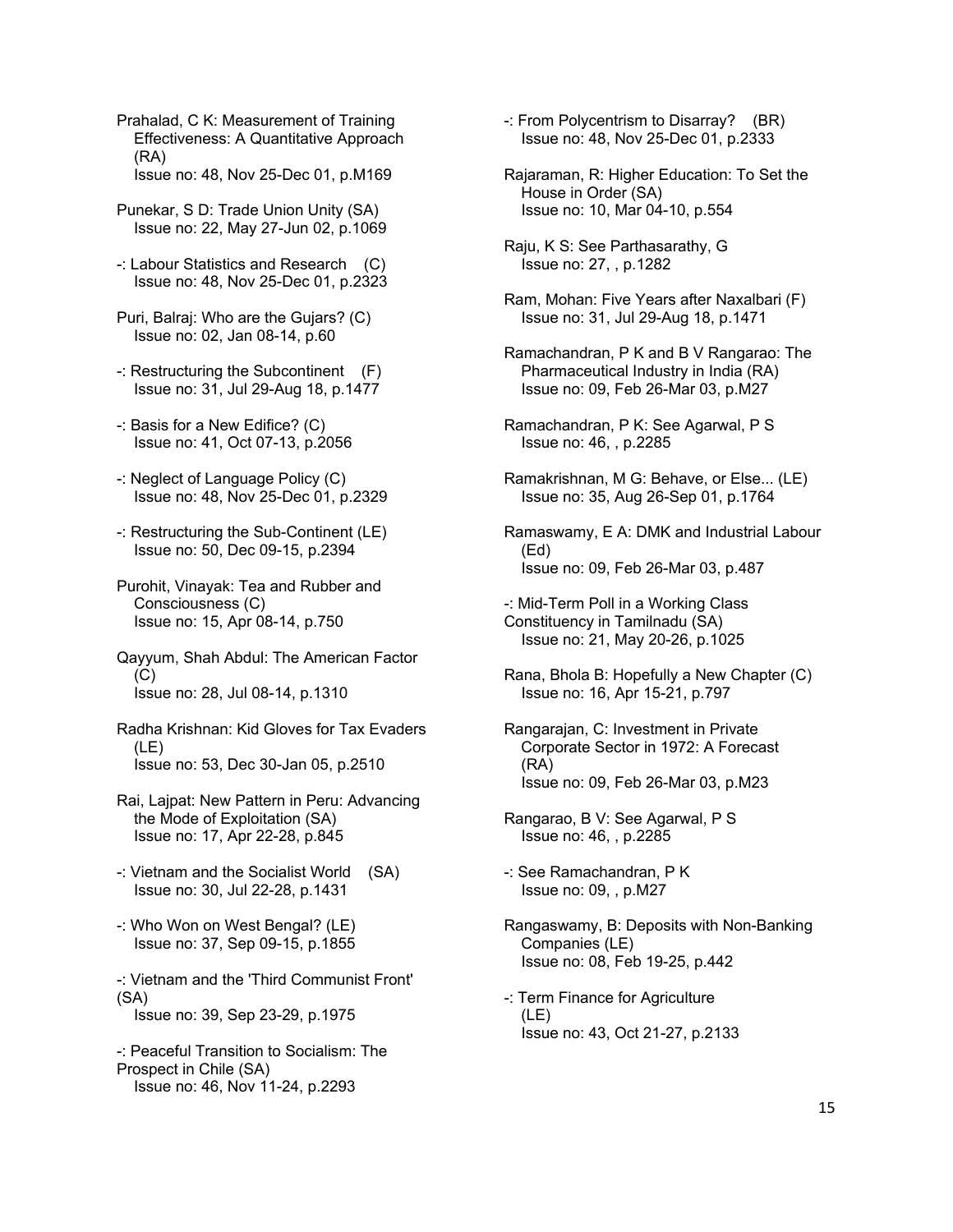Rao, B Narasimha: Term Finance for Agriculture (LE) Issue no: 46, Nov 11-24, p.2264

Rao, C H Hanumantha: Farm Mechanisation in a Labour-Abundant Economy (F) Issue no: 05, Jan 29-Feb 18, p.393

-: Ceiling on Agricultural Land-Holding: Its Economic Rationale (RA) Issue no: 26, Jun 24-30, p.A59

-: Differential Rates of Interest: A Comment (SA) Issue no: 37, Sep 09-15, p.1893

-: Agricultural Taxation: Raj Committee's Report (SA)

Issue no: 48, Nov 25-Dec 01, p.2345

Rao, C Radhakrishna: The Professor (P) Issue no: 31, Jul 29-Aug 18, p.1461

Rao, L G: Efficiency of Indian Railways (LE) Issue no: 53, Dec 30-Jan 05, p.2510

Rao, M Govinda: See Nambiar, K V Issue no: 21, , p.1036

Rao, M S A: Cultural Components of Tradition and Modernity (BR) Issue no: 09, Feb 26-Mar 03, p.508

Rao, Mohan: A Made to Order Election (LE) Issue no: 19, May 06-12, p.910

Rao, R M Mohana and Jagannadha Acharlu: Small Farmer and Long-Term Finance (RA) Issue no: 26, Jun 24-30, p.A83

Rao, V M: Land Transfers in Rural Communities: Some Findings in a Ryotwari Region (RA) Issue no: 40, Sep 30-Oct 06, p.A133

Ray, Aswini K: Social Democrats on Home Ground (C) Issue no: 09, Feb 26-Mar 03, p.506

-: The Ostvertrage (C) Issue no: 14, Apr 01-07, p.699

-: High Drama in Parliament (C) Issue no: 20, May 13-19, p.969  $-$ : The New and the Old Left  $(C)$ Issue no: 28, Jul 08-14, p.1308

-: European Scholarship on India (C) Issue no: 37, Sep 09-15, p.1869

Ray, S K: Effects of Consumption Availability Fluctuations on Foodgrains Prices (RA) Issue no: 26, Jun 24-30, p.A86

Reader, A: Race and Class in Guyana (LE) Issue no: 51, Dec 16-22, p.2439

Reddy, Amulya Kumar N: Basis of the Japanese 'Miracle': Lessons for India (SA) Issue no: 26, Jun 24-30, p.1241

Rosenthal, Donald B: Sources of District Congress Factionalism in Maharashtra (SA) Issue no: 34, Aug 19-25, p.1725

Rudra, Ashok: A Model-Maker's Model (F) Issue no: 05, Jan 29-Feb 18, p.337

-: Capitalist Development in Agriculture (LE) Issue no: 11, Mar 11-17, p.571

-: Who Won in West Bengal? (LE) Issue no: 20, May 13-19, p.957

-: Who Won in West Bengal? (LE) Issue no: 30, Jul 22-28, p.1397

-: Who Fathered the Green Revolution? (BR) Issue no: 40, Sep 30-Oct 06, p.2017

Rudra, Ashok and T N Srinivasan: Kashmir: A Conspiracy of Silence (Ed) Issue no: 46, Nov 11-24, p.2258

Saberwal, Satish: The Reserved Constituency Cndidates and Consequences (SA) Issue no: 02, Jan 08-14, p.71

Saberwal, Satish: Education and Inequality: An Essay in Political Sociology (F) Issue no: 05, Jan 29-Feb 18, p.409

-: In Darkest South Africa (LE) Issue no: 08, Feb 19-25, p.442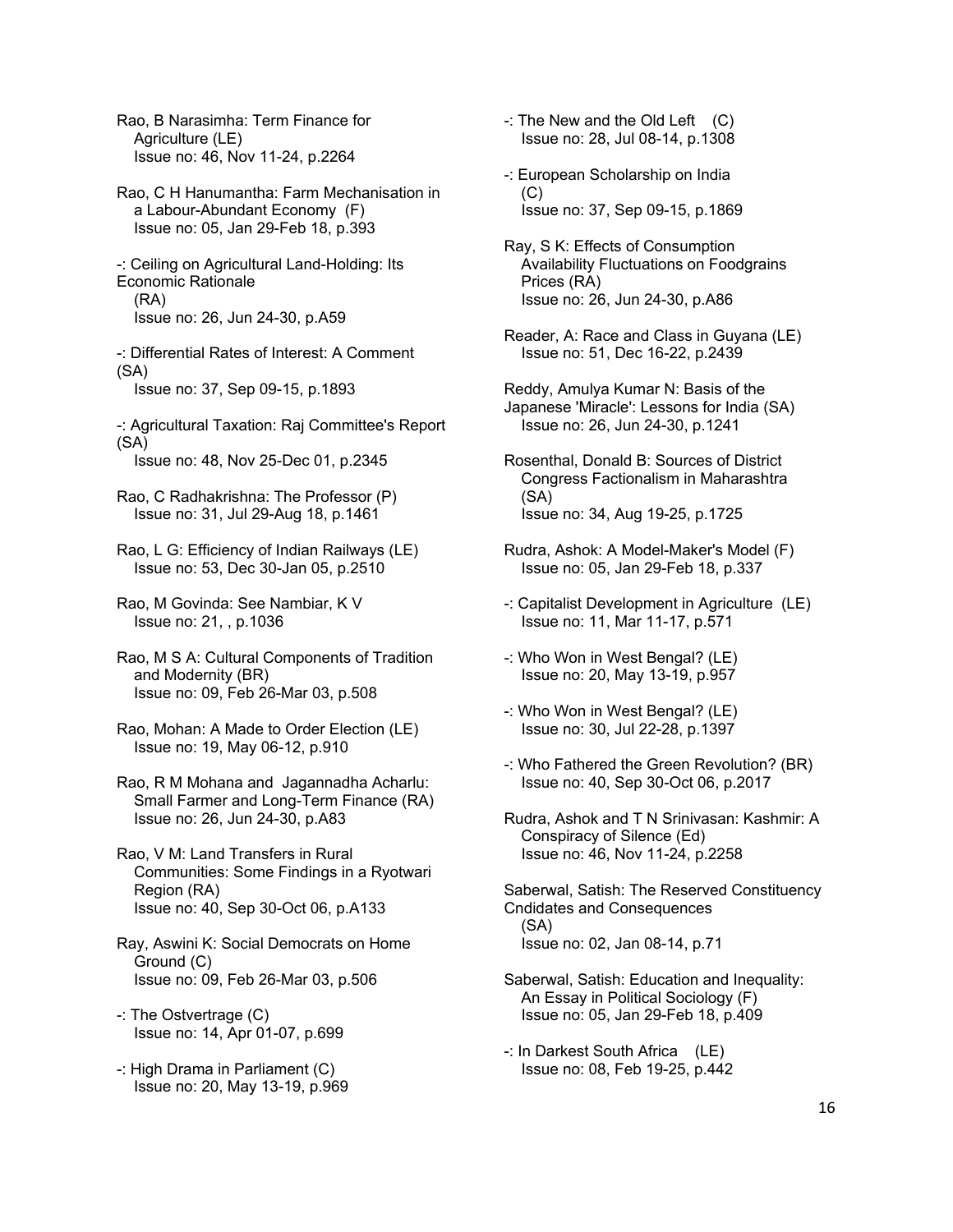Saberwal, Satish: Landlords into Industrialists? (C) Issue no: 36, Sep 02-08, p.1834

- Sachi, Savya: Strategy Plus Data (Ed) Issue no: 27, Jul 01-07, p.1250
- Saggar, R K: Prospects of Controlling Population in India (SA) Issue no: 41, Oct 07-13, p.2074
- Saini, G R: See Bhattacharya, N Issue no: 26, , p.A63
- Saith, Ashwani and Ajay Tankha: Economic Decision-Making of the Poor Peasant Household (F) Issue no: 05, Jan 29-Feb 18, p.351
- -: Agrarian Transition and the Differentiation of the Peasantry: A Study of a West UP Village (SA) Issue no: 14, Apr 01-07, p.707
- Sakar, N K: Employment Strategy in Asia (SA) Issue no: 04, Jan 22-28, p.159
- Sanghvi, Nita: No Cook-Book Recipes (BR) Issue no: 27, Jul 01-07, p.1271
- Sanyal, S K: Has There Been a Decline in Agricultural Tenancy? (SA) Issue no: 19, May 06-12, p.943
- Sarkar, Goutam K: India's Sugar Exports: Re-Assessment of Rationale (SA) Issue no: 18, Apr 29-May 05, p.893
- -: Blurred Vision (OP) Issue no: 42, Oct 14-20, p.2108
- Sathyamurthy, T V: Obstacles to Socialism (C) Issue no: 08, Feb 19-25, p.459
- -: First Year of the Second Republic (C) Issue no: 13, Mar 25-31, p.667
- -: Ugandan Politics: Convoluted Movement from Tribe to Nation (SA) Issue no: 42, Oct 14-20, p.2122
- Sau, Ranjit K: Indian Economic Growth: Constraints and Prospects (F) Issue no: 05, Jan 29-Feb 18, p.361
- -: Left, Right, Left: Industrialisation for the Forced March (BR) Issue no: 15, Apr 08-14, p.755
- -: On Profit Maximisation in Public Enterprises in India (RA) Issue no: 22, May 27-Jun 02, p.M85
- -: New Economics (F) Issue no: 31, Jul 29-Aug 18, p.1571
- -: And Now, Gentlemen, the New Strategy for Industrialisation (BR) Issue no: 37, Sep 09-15, p.1875
- Saxena, V K: See Hone, Angus Issue no: 28, , p.1294
- -: See One, Angus Issue no: 10, , p.559
- Schluter, M and John W Mellor: New Seed Varieties and the Small Farm (RA) Issue no: 13, Mar 25-31, p.A31
- Scorpio: Monetary Policy and Development (BR) Issue no: 10, Mar 04-10, p.545
- -: Monetary Policy and Development (BR) Issue no: 10, Mar 04-10, p.545
- -: Monetary Policy and Development (BR) Issue no: 10, Mar 04-10, p.545
- Sen, Amartya: Utilitarianism and Inequality  $(F)$ Issue no: 05, Jan 29-Feb 18, p.343
- Sen, Asok : Marx, Weber and India Today (F) Issue no: 05, Jan 29-Feb 18, p.307
- Sen, Mohit : Taking Stock (C) Issue no: 08, Feb 19-25, p.453
- -: Impact of the Wave (C) Issue no: 16, Apr 15-21, p.791
- -: Kerala Signals (C) Issue no: 19, May 06-12, p.916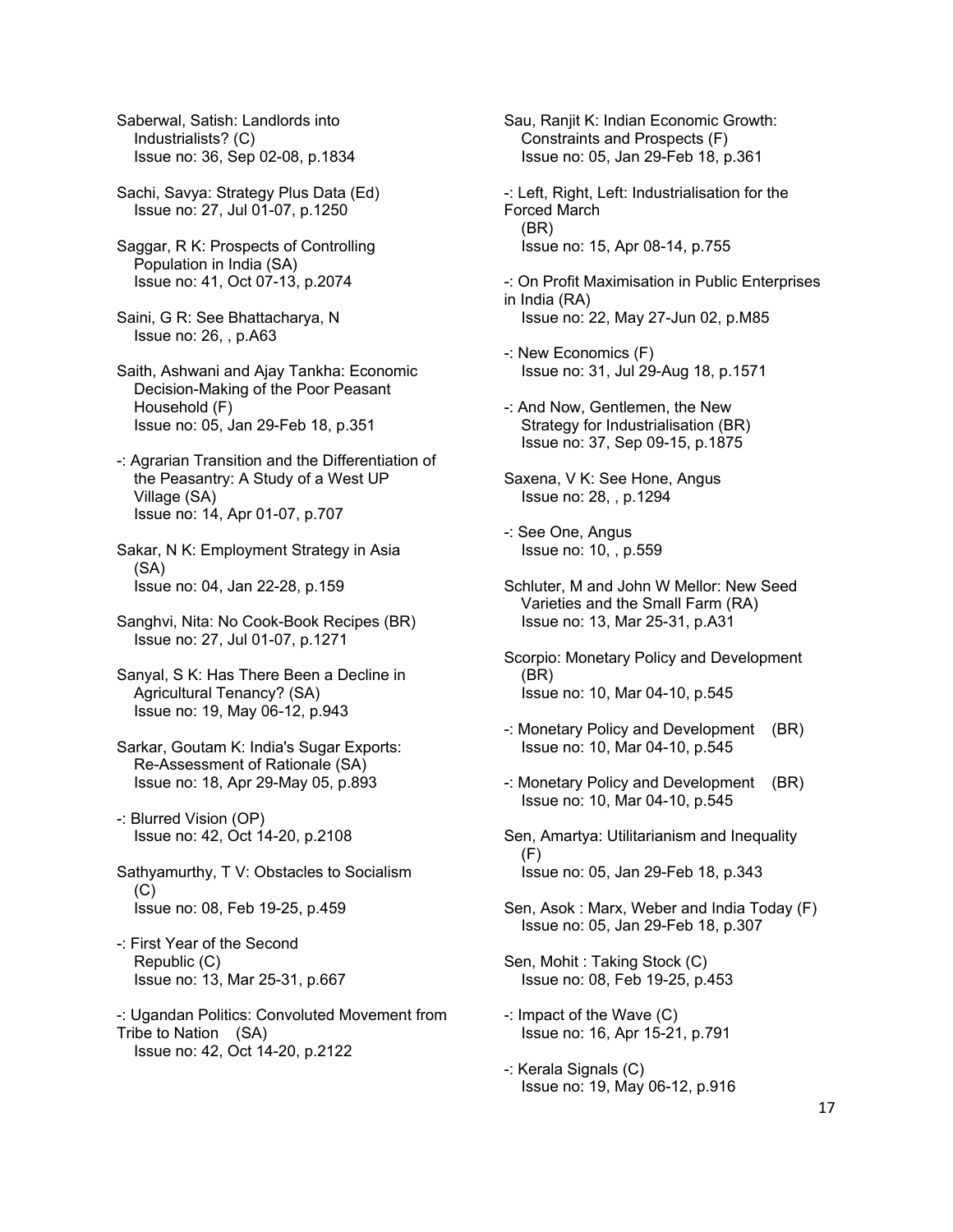- Sen, Mohit: New Trends in Tamil Nadu (C) Issue no: 22, May 27-Jun 02, p.1053
- -: Who Won in West Bengal (LE) Issue no: 24, Jun 10-16, p.1134
- -: New Configurations in Andhra (C) Issue no: 28, Jul 08-14, p.1306
- -: For a New Offensive (C) Issue no: 31, Jul 29-Aug 18, p.1489
- -: Who Won in West Bengal (LE) Issue no: 35, Aug 26-Sep 01, p.1763
- -: Quite in Kerala (C) Issue no: 38, Sep 16-22, p.1910
- -: Tremors in Andhra (C) Issue no: 40, Sep 30-Oct 06, p.2008
- -: Tamil Nadu Tantrums (C) Issue no: 43, Oct 21-27, p.2143
- -: Advances in Kerala (C) Issue no: 45, Nov 04-10, p.2226
- -: Mulki or Andhra? (C) Issue no: 46, Nov 11-24, p.2273
- -: Tamil Nadu's Turbulence (C) Issue no: 48, Nov 25-Dec 01, p.2327
- -: Showdown in Andhra (C) Issue no: 52, Dec 23-29, p.2487
- -: Line-Up for By-Elections (C) Issue no: 53, Dec 30-Jan 05, p.2522
- Sen, Sunanda: Indo-Bangladesh Trade: Problems and Prospects (SA) Issue no: 15, Apr 08-14, p.763
- Sethuraman, S V: Seasonal Variations in Unemployment and Wage Rate: Implications for Rural::Works Programme (SA) Issue no: 24, Jun 10-16, p.1149
- Shah, A B: Aiding Communalism? (F) Issue no: 09, Feb 26-Mar 03, p.491
- Shah, A C: Source Book, Not Policy Guide (OP) Issue no: 14, Apr 01-07, p.703

Shah, B G: See Mote, V L Issue no: 09, , p.M07

- -: See Mote, V L Issue no: 22, , p.M74
- -: See Mote, V L Issue no: 25, , p.1186
- Shah, Jayashri: See Alagh, Yoginder K Issue no: 05, , p.379
- Shah, S M: To Quicken a Region (BR) Issue no: 25, Jun 17-23, p.1183
- Shankar, Tilak: Making Corporate Reporting Practices More Communicative (RA) Issue no: 48, Nov 25-Dec 01, p.M164
- Sharma, Baldev R: What Makes a Manager: Merit, Motivation or Money? (RA) Issue no: 22, May 27-Jun 02, p.M51
- Sheth, N R: Industrial Conflict and Political Revolt (BR) Issue no: 26, Jun 24-30, p.1226
- -: Hazards of Industrial Democracy (RA) Issue no: 35, Aug 26-Sep 01, p.M119
- Shetty, S L: Estimates of Potential Tax Revenue from the Farm Sector (F) Issue no: 31, Jul 29-Aug 18, p.1602
- Shourie, Arun: Demand for Fertilisers: The Inhibition of Numbers (F) Issue no: 31, Jul 29-Aug 18, p.1629
- -: Conservative Influence of Liberalism: Indian Reappraisals (SA) Issue no: 49, Dec 02-08, p.2371
- Shukla, S: Towards a Cultural Policy (LE) Issue no: 37, Sep 09-15, p.1856
- Singh, Ajit: Holding Company and the Public Sector: An Instrument of State Enterprise (SA) Issue no: 30, Jul 22-28, p.1415
- Singh, N K: Many Faces of Caste Politics (C) Issue no: 15, Apr 08-14, p.748
- -: Gimmick That Boomeranged (C) Issue no: 17, Apr 22-28, p.829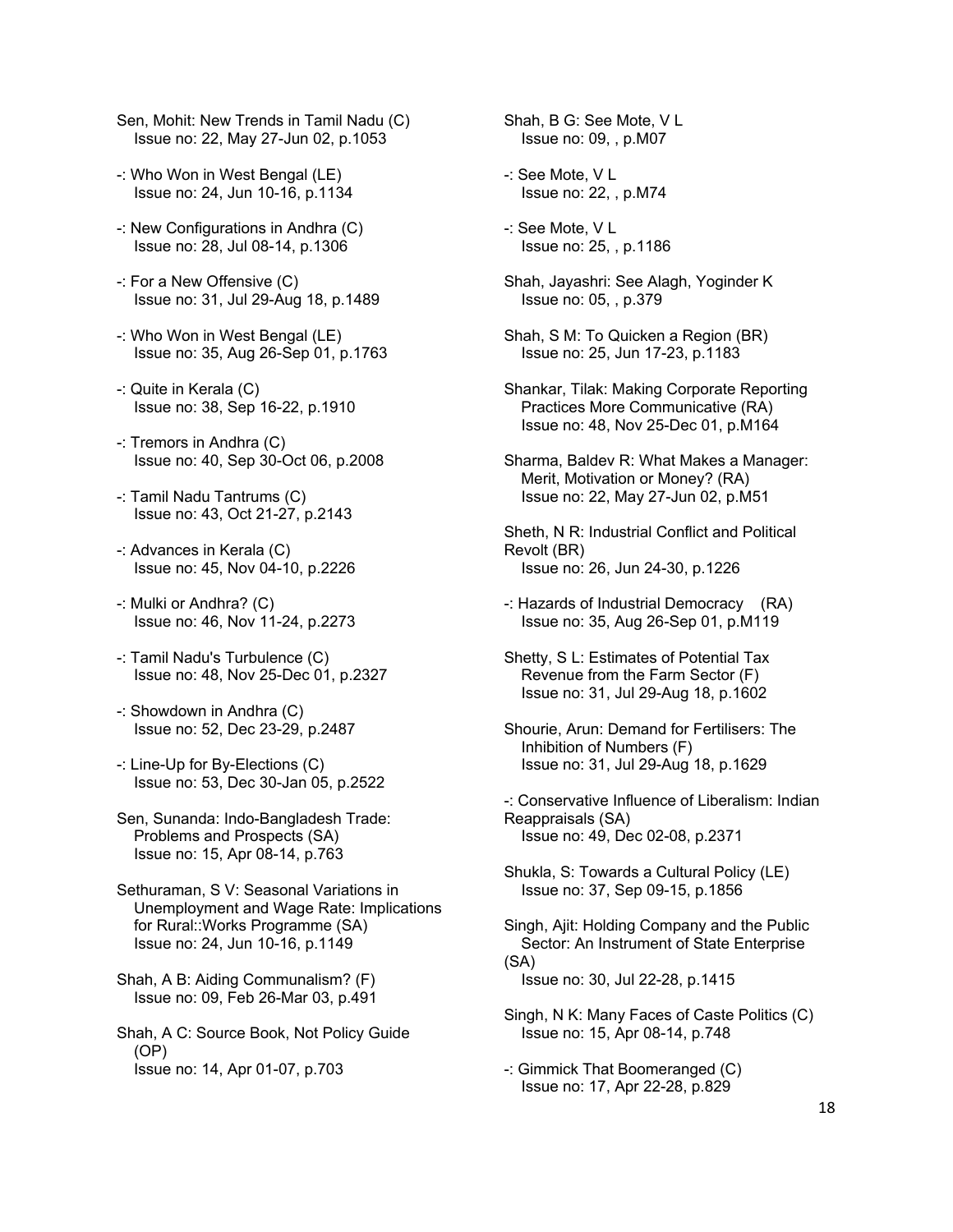Singh, N K: Hundred Years After (Ed) Issue no: 19, May 06-12, p.907

- -: Medical Colleges or Teaching Shops? (C) Issue no: 19, May 06-12, p.920
- -: Patratu Debacle (Ed) Issue no: 22, May 27-Jun 02, p.1044
- -: Syndrome of Underdevelopment (C) Issue no: 38, Sep 16-22, p.1909
- -: Violence in the Capital's Slums (C) Issue no: 39, Sep 23-29, p.1959
- -: The Cost of 'Victory' (C) Issue no: 42, Oct 14-20, p.2103
- -: Teja: Scapegoat or Deterrent? (C) Issue no: 50, Dec 09-15, p.2405
- -: See Chopra, Suneet Issue no: 34, , p.1711
- Singh, Pratap: Supersession of Municipal Committees (C) Issue no: 15, Apr 08-14, p.747
- Srinivas, M N: Modern Indian Historiography (LE) Issue no: 15, Apr 08-14, p.739
- -: Towards a Cultural Policy (LE) Issue no: 41, Oct 07-13, p.2049
- Srinivasan: Socialist Thought in India (BR) Issue no: 11, Mar 11-17, p.583
- Srinivasan, T N: See Bhagwati, Jagdish Issue no: 36, , p.1835
- -: See Rudra, Ashok Issue no: 46, , p.2258
- Srivastava, Uma K and Vishnuprasad Nagadevara: On the Allocative Efficiency under Risk in Transforming Traditional Agriculture (RA) Issue no: 26, Jun 24-30, p.A73
- Srivastava, Uma K and Thomas L Mann: An Interregional Programming Model for Crop Production: Problems and Prospects (RA) Issue no: 53, Dec 30-Jan 05, p.A181
- Subrahmanian, K K and T S Papola: Regional Differences in Profitability and Growth: A Comparison between Gujarat and Maharashtra Firms (SA) Issue no: 16, Apr 15-21, p.811
- Subrahmanya, Susheela: Old Men in New Bottles (C) Issue no: 03, Jan 15-21, p.101

Subrahmanyam, K: Security of Bangladesh (SA) Issue no: 19, May 06-12, p.946

- Subramaniam, V: Why Are the French-Speaking African Elite Different? (C) Issue no: 04, Jan 22-28, p.146
- -: Background to Big Power Involvement in Africa (C) Issue no: 24, Jun 10-16, p.1142
- -: American Academics and India (C) Issue no: 51, Dec 16-22, p.2449
- Subramonian, T P: Hotel Bills and Tourism (LE) Issue no: 49, Dec 02-08, p.2355
- Sundaram, K: Political Response to the 1966 Devaluation: II: Politicians and Parties (SA) Issue no: 37, Sep 09-15, p.1883
- -: Political Response to the 1966 Devaluation: III: The Press, Business Groups and Economists (SA) Issue no: 38, Sep 16-22, p.1929
- -: See Bhagwati, Jagdish Issue no: 36, , p.1835
- Sundrum, R M: Studies in Planning Techniques-I: The Planning Horizonm (SA) Issue no: 19, May 06-12, p.934

-: Studies in Planning Techniques: II: The Development Strategy (SA) Issue no: 20, May 13-19, p.979

-: Studies in Planning Techniques-III: Decentralisation of Planning (SA) Issue no: 21, May 20-26, p.1028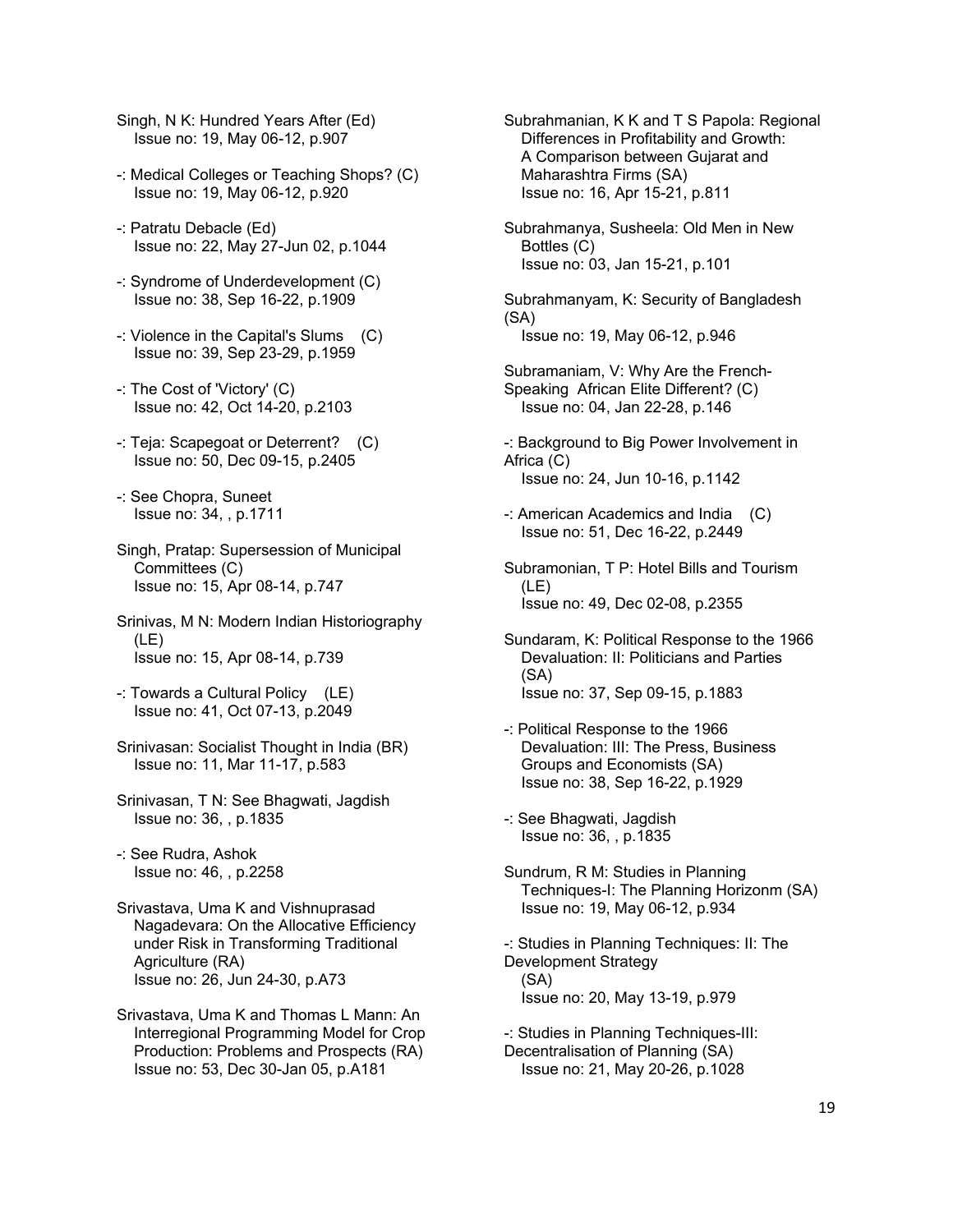Sundrum, R M: Studies in Planning Techniques: IV: Planning the Distribution of Income (SA) Issue no: 22, May 27-Jun 02, p.1059

-: Studies in Planning Techniques-V: Planning for Industrialisation (SA) Issue no: 23, Jun 03-09, p.1117

Surana, Pannalal: Who Cares about the Drought? (C) Issue no: 46, Nov 11-24, p.2269

Suri, K B: Growth of Small Town in Gujarat (SA) Issue no: 02, Jan 08-14, p.67

Sushma Kumar: Ripple and Wave but Not the Tidal Current (LE) Issue no: 27, Jul 01-07, p.1257

Taimni, K K: Co-operatives as Employers (C) Issue no: 21, May 20-26, p.1012

Talwa, R K: Agricultural Development Branches Being Opened (F) Issue no: 14, Apr 01-07, p.728

Tankha, Ajay: See Saith, Ashwani Issue no: 05, , p.351

-: See Saith, Ashwani Issue no: 14, , p.707

Thakkar, R M: See Verma, H M Issue no: 53, , p.A176

Thakur, Janardan: Part of Larger Political Plan (C) Issue no: 39, Sep 23-29, p.1964

Thakurta, S N Guha: Minimum Wages in the Construction Industry (SA) Issue no: 11, Mar 11-17, p.584

Thapar, Romesh: Peace or War? (F) Issue no: 01, Jan 01-07, p.6

- -: Turning Inwards (F) Issue no: 02, Jan 08-14, p.51
- -: Speeding up Normalcy (F) Issue no: 03, Jan 15-21, p.95

-: The Personnel Front (F) Issue no: 04, Jan 22-28, p.135

- -: After the Election (F) Issue no: 05, Jan 29-Feb 18, p.192
- -: Dilemmas in the Making (F) Issue no: 08, Feb 19-25, p.443
- -: Let's Have Silence (F) Issue no: 09, Feb 26-Mar 03, p.490
- -: Problems Crowd In (F) Issue no: 11, Mar 11-17, p.572
- -: No More Excuses (F) Issue no: 12, Mar 18-24, p.608
- -: Mounting Impatience (C) Issue no: 13, Mar 25-31, p.653
- -: Back to Normal (F) Issue no: 15, Apr 08-14, p.739
- -: Groping for Relevance (F) Issue no: 16, Apr 15-21, p.783
- -: Snakes and Ladders Again (F) Issue no: 17, Apr 22-28, p.825
- -: New Frames of Action (F) Issue no: 18, Apr 29-May 05, p.863
- -: The Future Takes Shape (F) Issue no: 19, May 06-12, p.912
- -: The Ceiling Is the Sky (F) Issue no: 20, May 13-19, p.960
- -: A Ceiling on Ceilings (F) Issue no: 21, May 20-26, p.1005
- -: Summer and Summits (F) Issue no: 26, Jun 24-30, p.1214
- -: India-Pakistan Detente? (C) Issue no: 27, Jul 01-07, p.1261
- -: Shuffles and Reshuffles (F) Issue no: 28, Jul 08-14, p.1296
- -: Lobbies to the Fore (F) Issue no: 29, Jul 15-21, p.1344